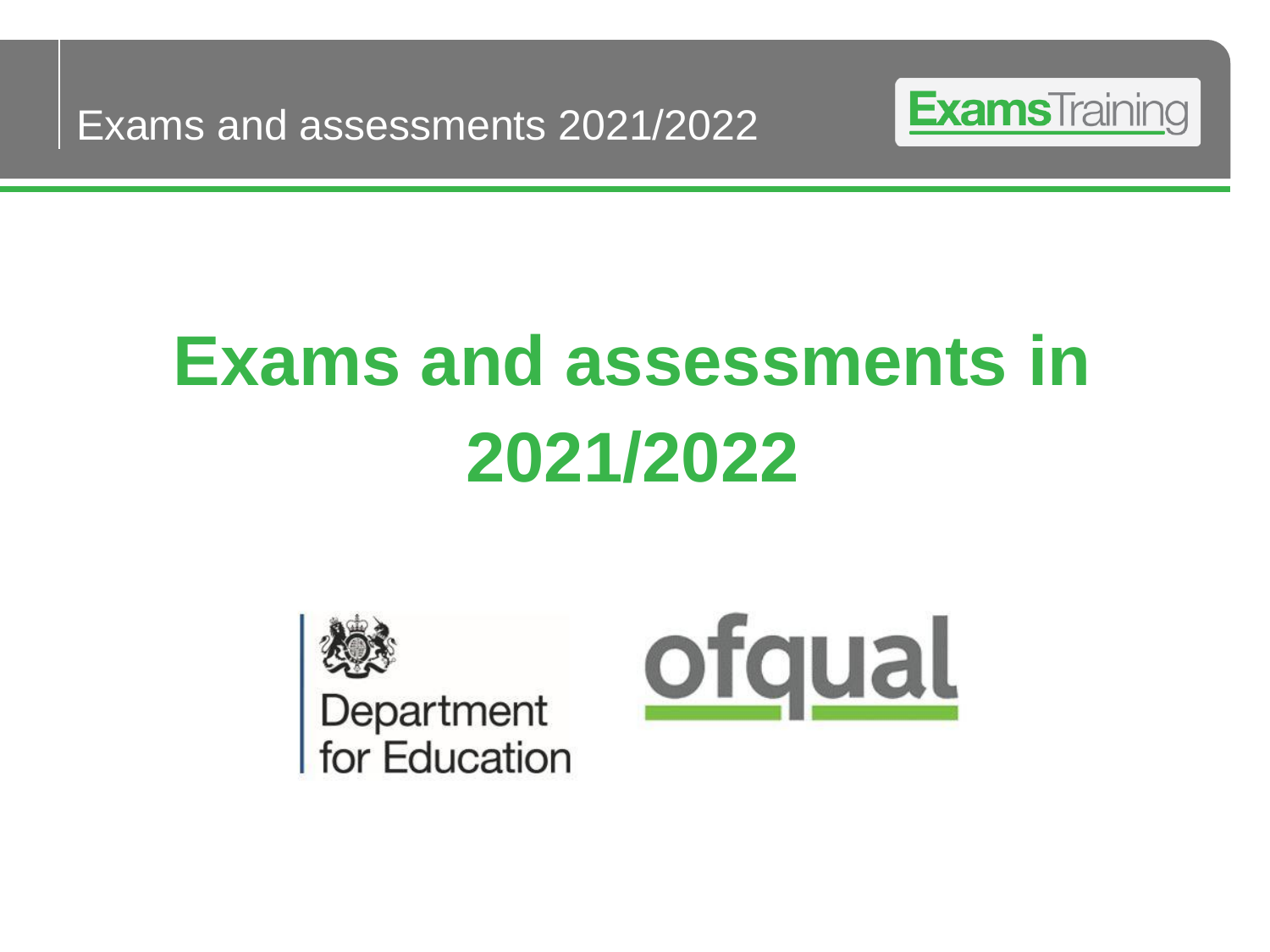

# **Exams and assessments in 2021/2022**

- It is the government's firm intention that students in England will take exams in summer 2022
- To help ensure that exams and assessments can go ahead and are fair, the DfE and Ofqual have put in place a range of mitigations. These include:
	- o Adaptations to non-exam assessment
	- o Adaptations to exams and exam aids in some GCSE subjects; advance information about the focus of the content of exams in the majority of GCSE, AS and A Level subjects
	- o Timetabling of exams to reduce the risk of students missing all exams in a subject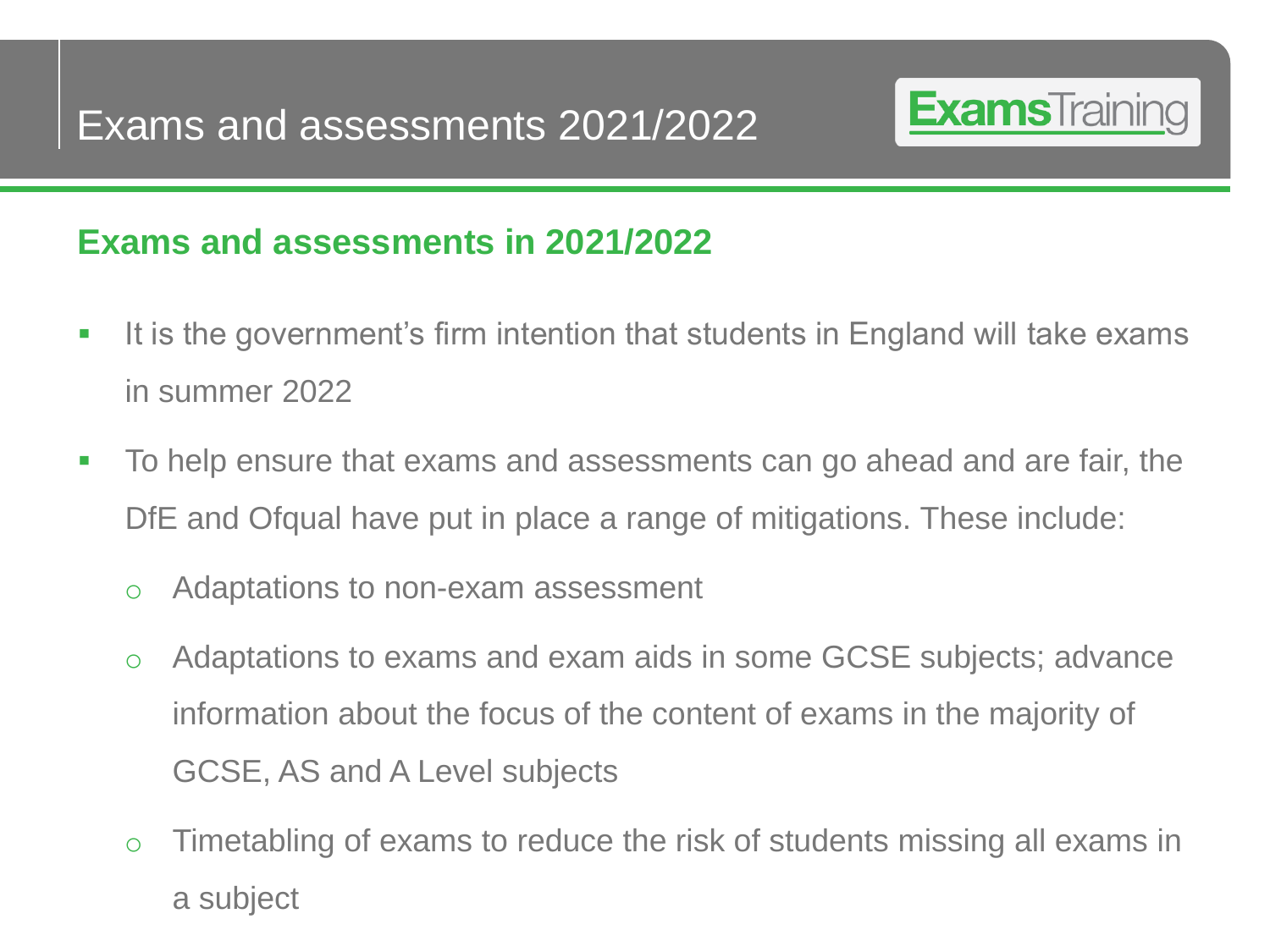

# **Exams and assessments in 2021/2022 (cont.)**

- o Students who miss one or more exams in a subject being able to achieve a grade through the special consideration process, so long as they have completed the assessment for at least one component of the qualification
- o Guidance for centres on how to ensure exams can be conducted safely
- o General advice on contingency planning from Ofqual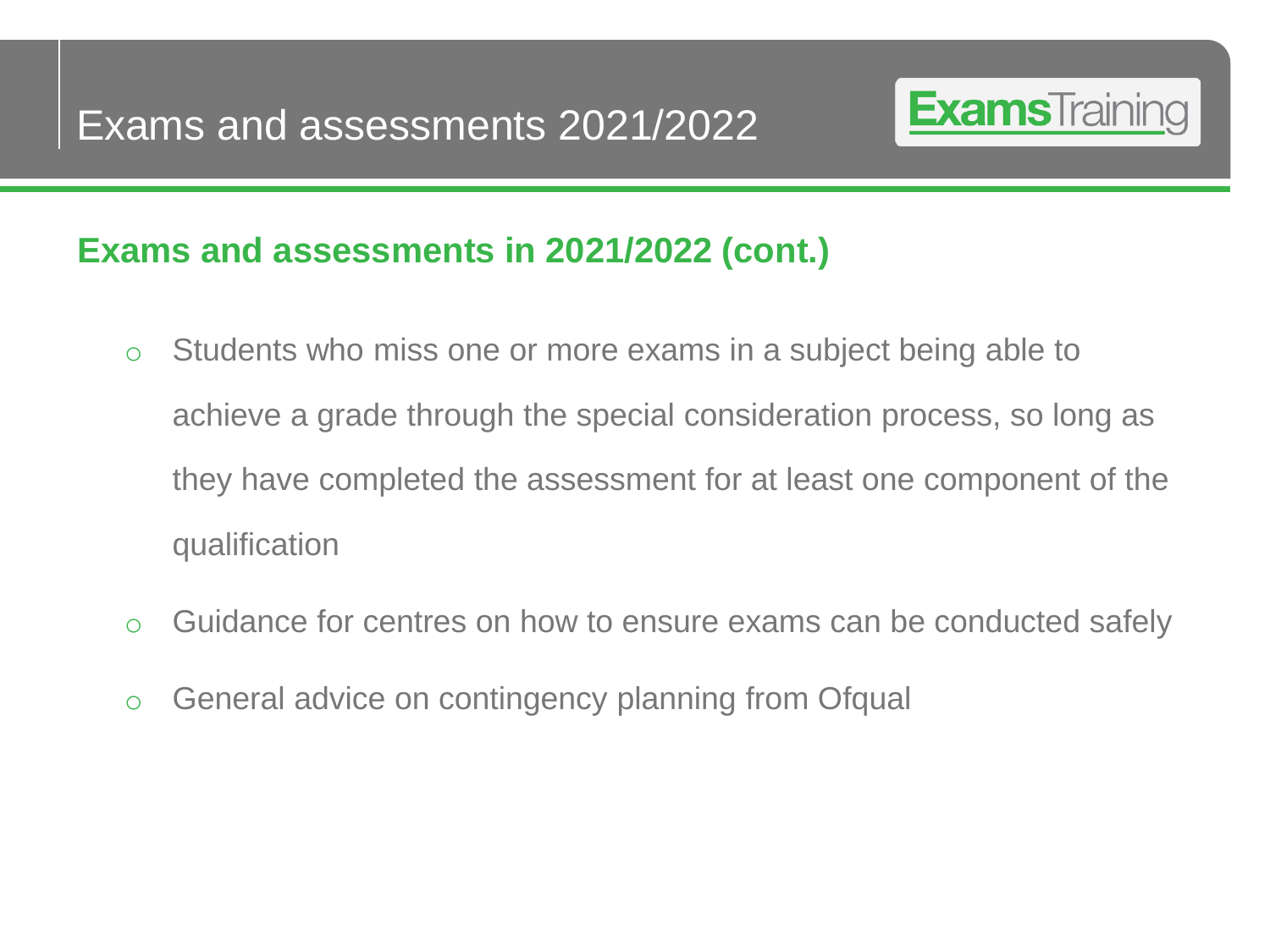

#### **Non-exam assessment in 2022: GCSE, AS & A Level**

- Some changes have been made to the way non-exam assessments that are used in some GCSE, AS and A Level subjects are taken, to address difficulties that might otherwise be caused by the pandemic
- Where a GCSE, AS or A Level includes non-exam assessment (NEA), such as **dance, design and technology, drama (and theatre), film studies, food preparation and nutrition, media studies, music, music technology, and physical education (PE)**, teachers should support their students, wherever possible, to complete that assessment in line with arrangements announced by Ofqual for 2022 and the timescales set by exam boards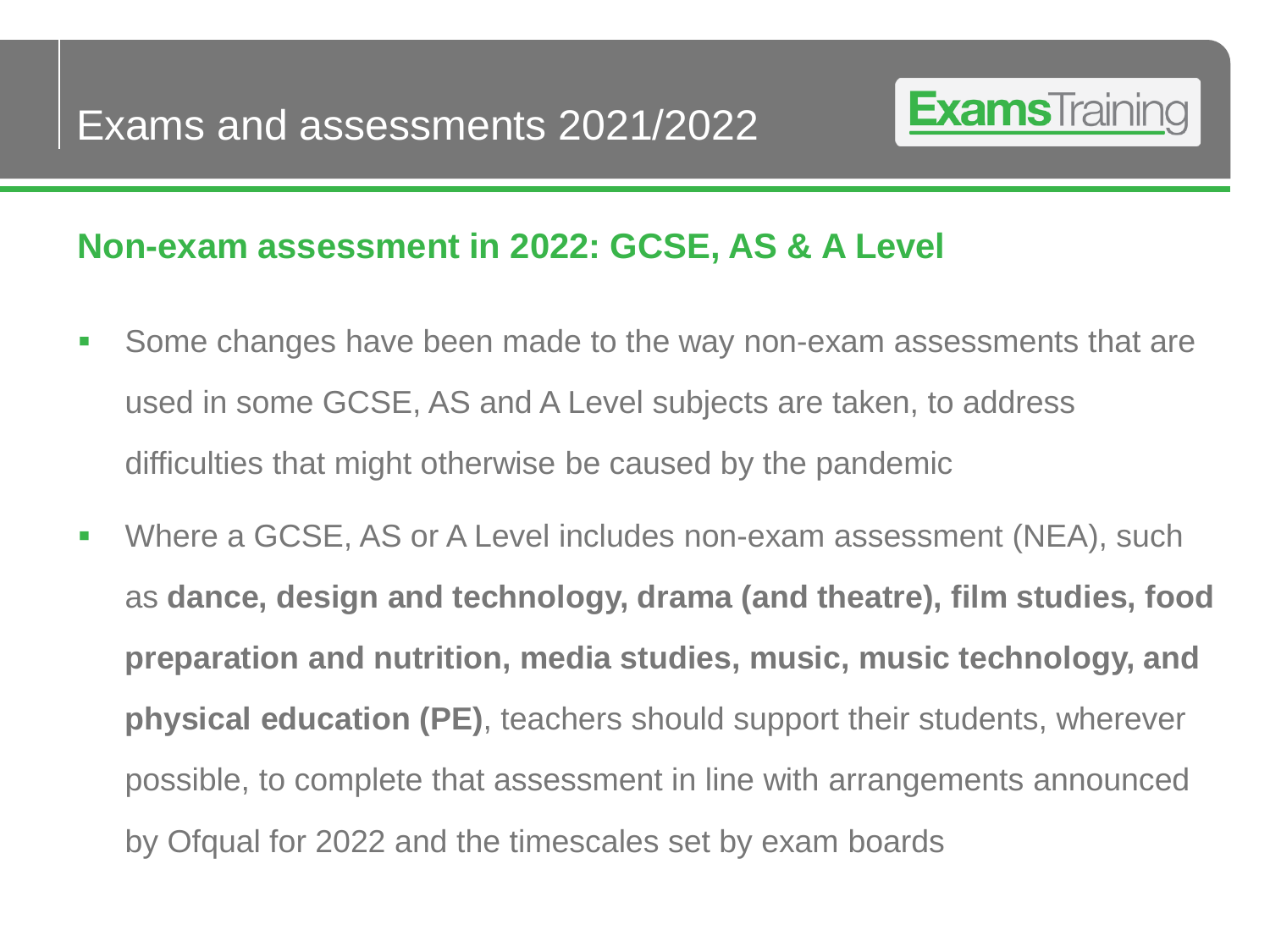

#### **Non-exam assessment in 2022: GCSE, AS & A Level**

- **.** If exams go ahead, the NEA will be marked and moderated as usual and combined with students' exam marks to generate their grades
- If exams are cancelled, teachers will be expected to take a student's NEA into account when determining a TAG
- For **GCSE, AS and A Level art and design**:
	- o Students will not be assessed through an awarding body set task
	- o Qualifications will be awarded on the basis of a student's portfolio only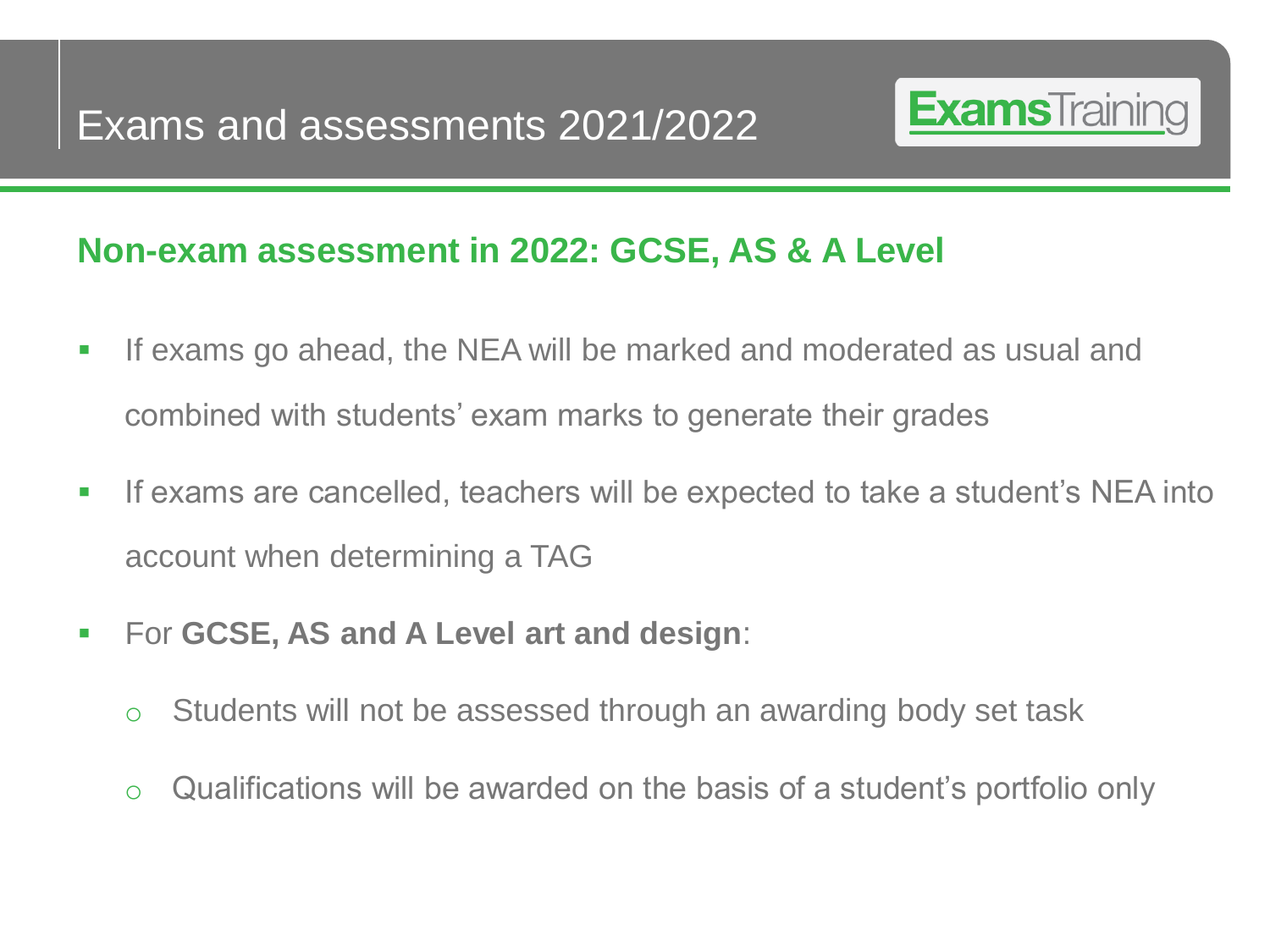

#### **Non-exam assessment in 2022: GCSE, AS & A Level**

# **GCSE English Language**

■ No requirement for teachers to submit an audio-visual recording of a sample of students undertaking their spoken language assessments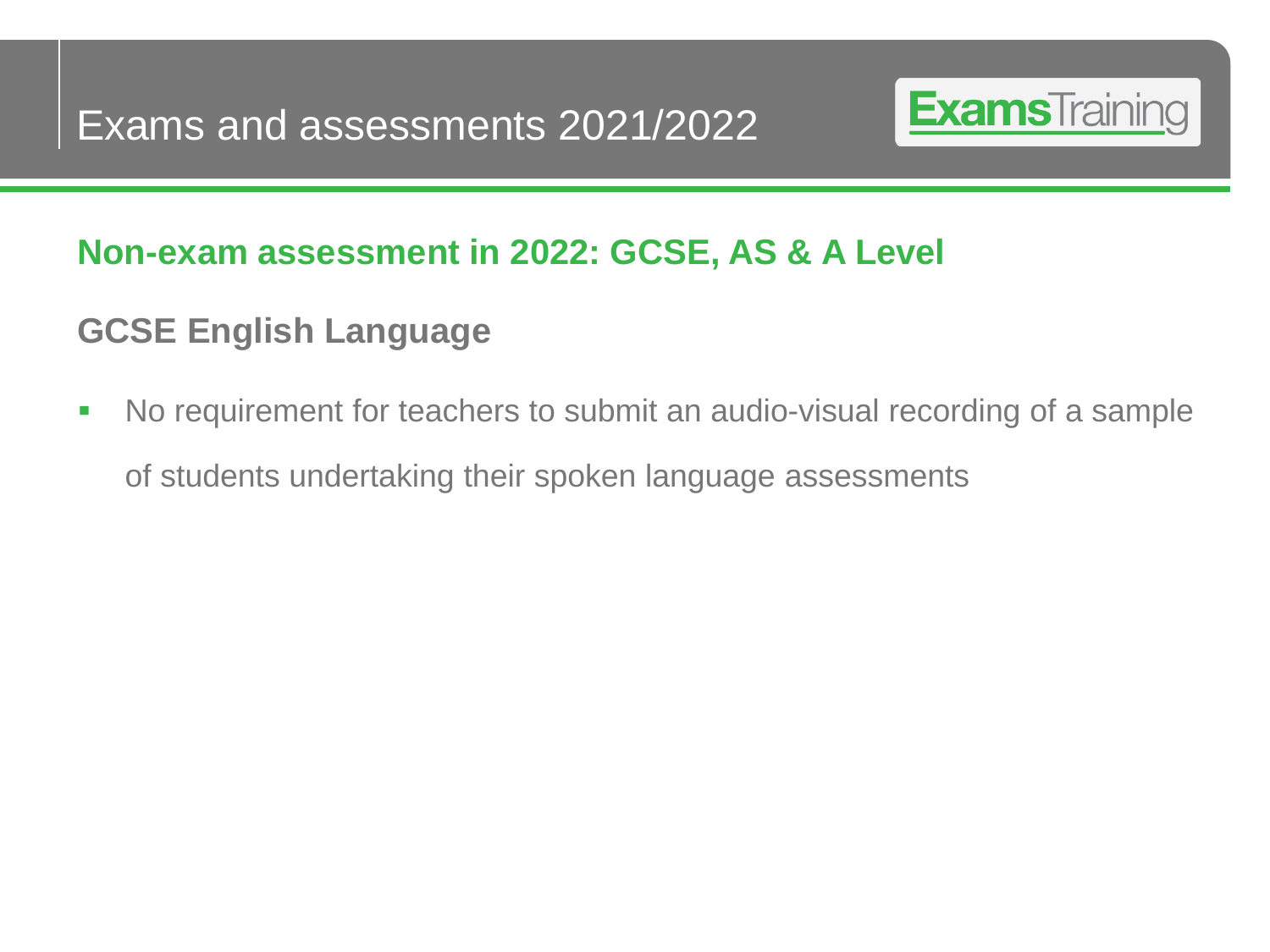

# **Non-exam assessment in 2022: GCSE, AS & A Level GCSE MFL**

- Teachers and students should prepare for spoken language in 2022 to be assessed in the normal way, through formal speaking tests
- Ofqual will publish contingency assessment arrangements for spoken language that include assessment criteria, which reflect the arrangements used in 2021. If, at any point before the speaking tests begin, it becomes clear they cannot or should not be taken, the contingency arrangements will be implemented
- Awarding bodies will not have to include vocabulary that is not on the vocabulary lists for assessments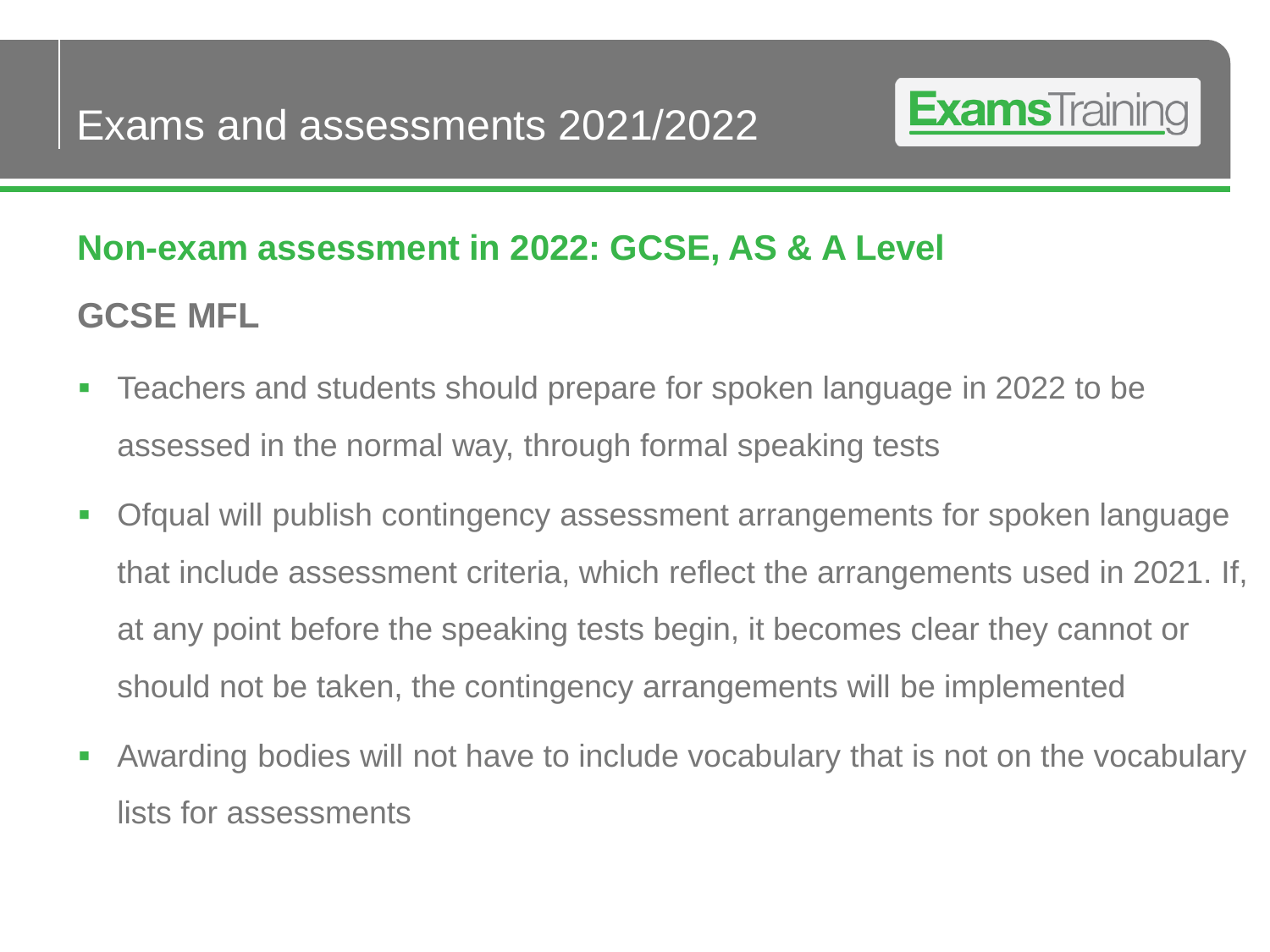

# **Fieldwork in 2022: GCSE, AS & A Level**

# **Fieldwork**

- No requirement for centres to confirm that they have given students the opportunity to carry out a specified number of fieldwork activities in **geography, geology and environmental science qualifications**
- **GCSE and AS geography** written exams will not include questions about fieldwork students have undertaken themselves
- **EXEL FIGHT A Level geography** is retained with awarding bodies to consider how they can be flexible in their requirements for students to use primary data
- **EXECT Schools and colleges can continue to provide fieldwork activities for their** students if they are able to do so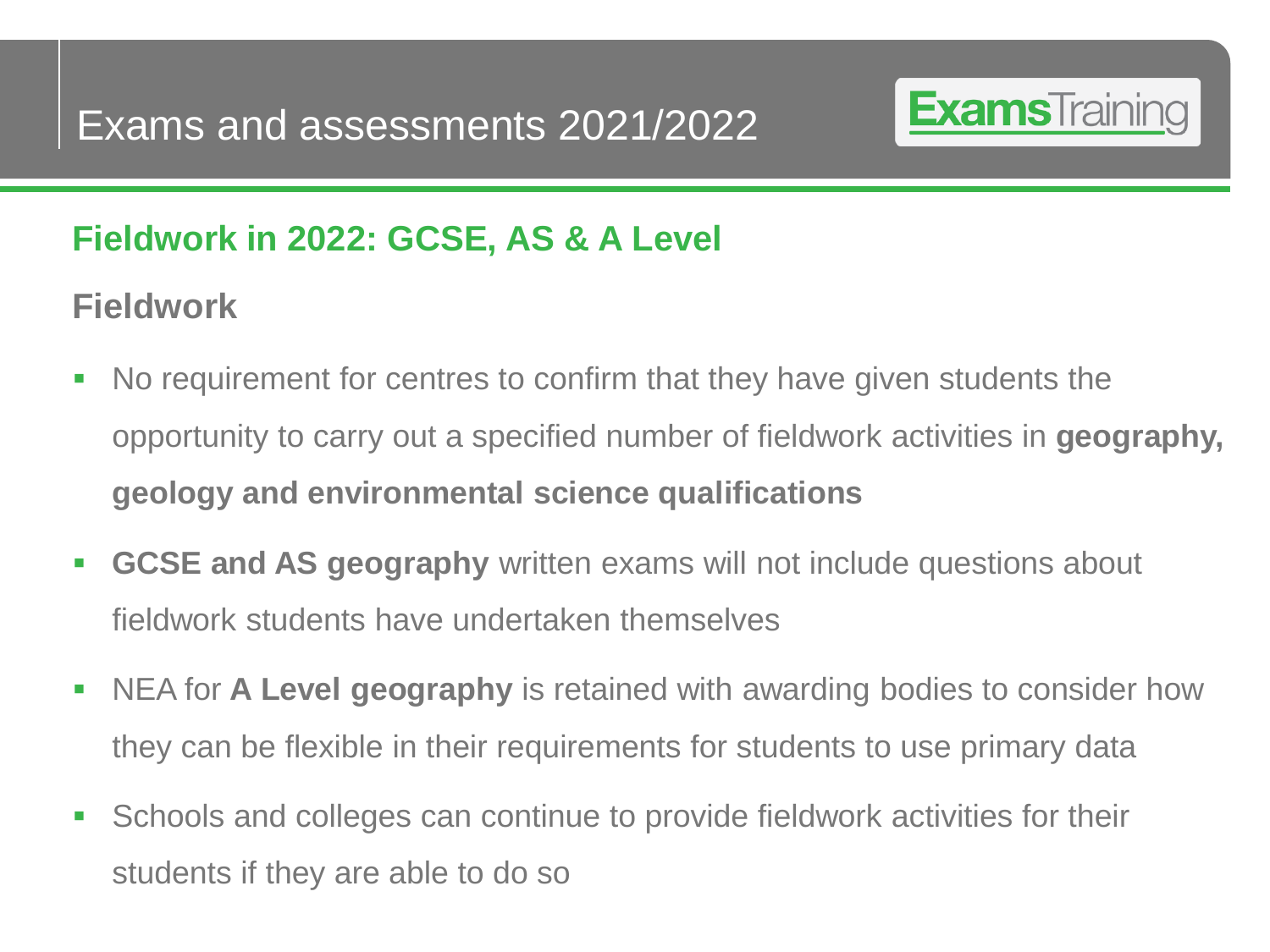

## **Exams and assessments in 2021/2022**

- On 12 July 2021, the DfE and Ofqual confirmed that exams and assessments are expected to take place in 2022 and launched two joint consultations on proposed arrangements to mitigate disruption to students' education
	- o Arrangements for **GCSEs, AS and A Levels** in summer 2022 (consultation closed 1 August; decisions confirmed 30 September)
	- o Arrangements for **vocational, technical and other general qualifications** in 2021/2022 (consultation closed 26 July; decisions confirmed 6 August)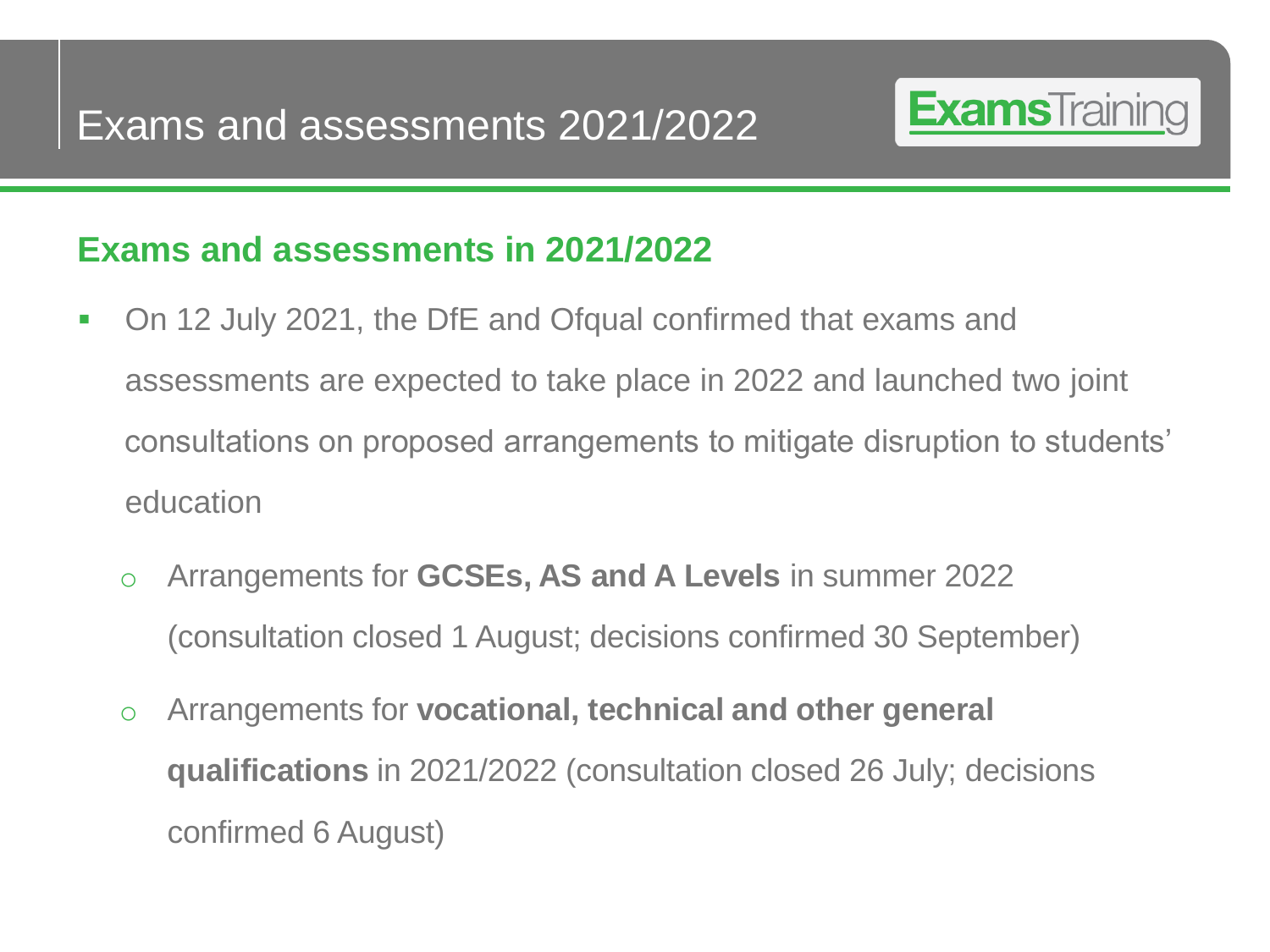

- **•** The adjustments to assessments and additional support announced by the DfE and Ofqual on 30 September apply to summer 2022
- It is the government's firm intention that exams in 2023 will go ahead as normal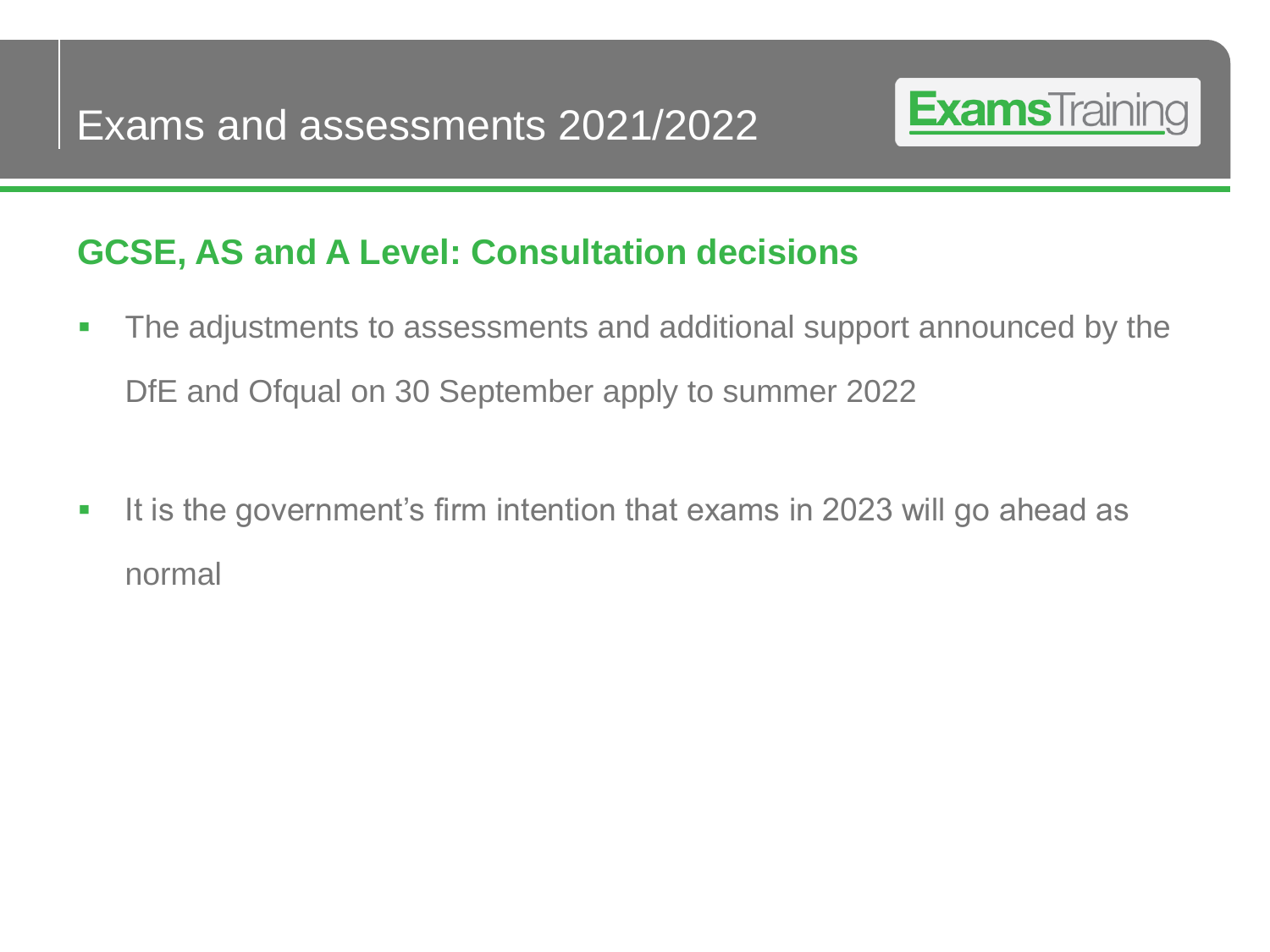

**Changes to arrangements for assessment/advance information**

- Students taking **GCSEs in English literature, history, ancient history and geography** will not need to cover the usual range of content/topics in the exams
- To support revision, students taking **GCSEs in all other subjects and AS and A Levels** will be given advance information about the focus of the content of the exams. This will be published no later than 7 February 2022
- **•** If circumstances require, advance information may be published ahead of 7 February. At least a week's notice of publication will be given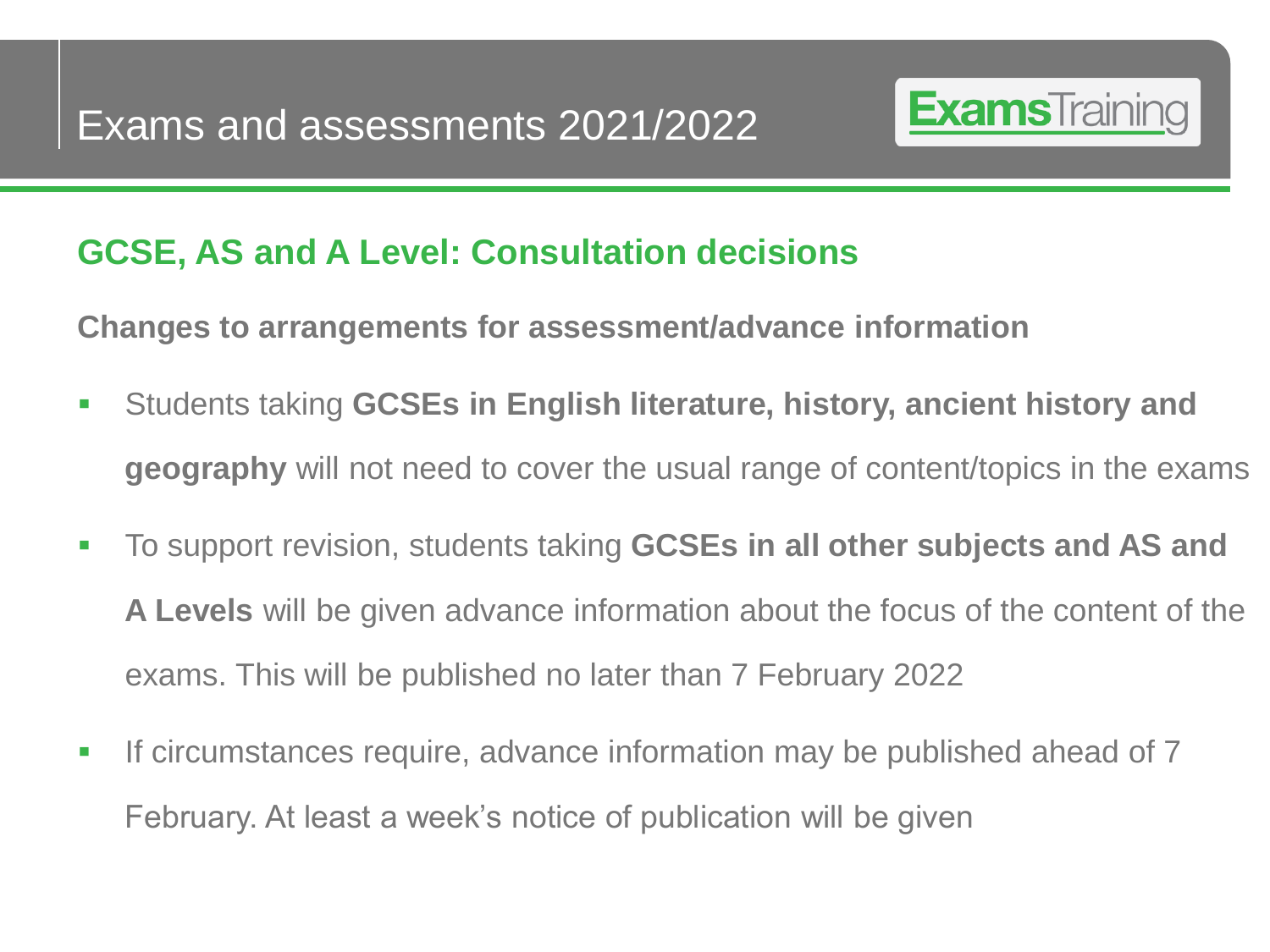

#### **Support materials**

- **EXED Students taking GCSEs in mathematics will be given in their exams copies** of formulae they would in other years have to memorise
- Students taking **GCSE physics and combined science** will be given in their exams a sheet covering all the equations they might need to apply in the exams
- Awarding bodies will provide copies of the formulae and equation sheets for use in teaching and to ensure that students are familiar with it prior to the exams. Clean copies will be provided in the exams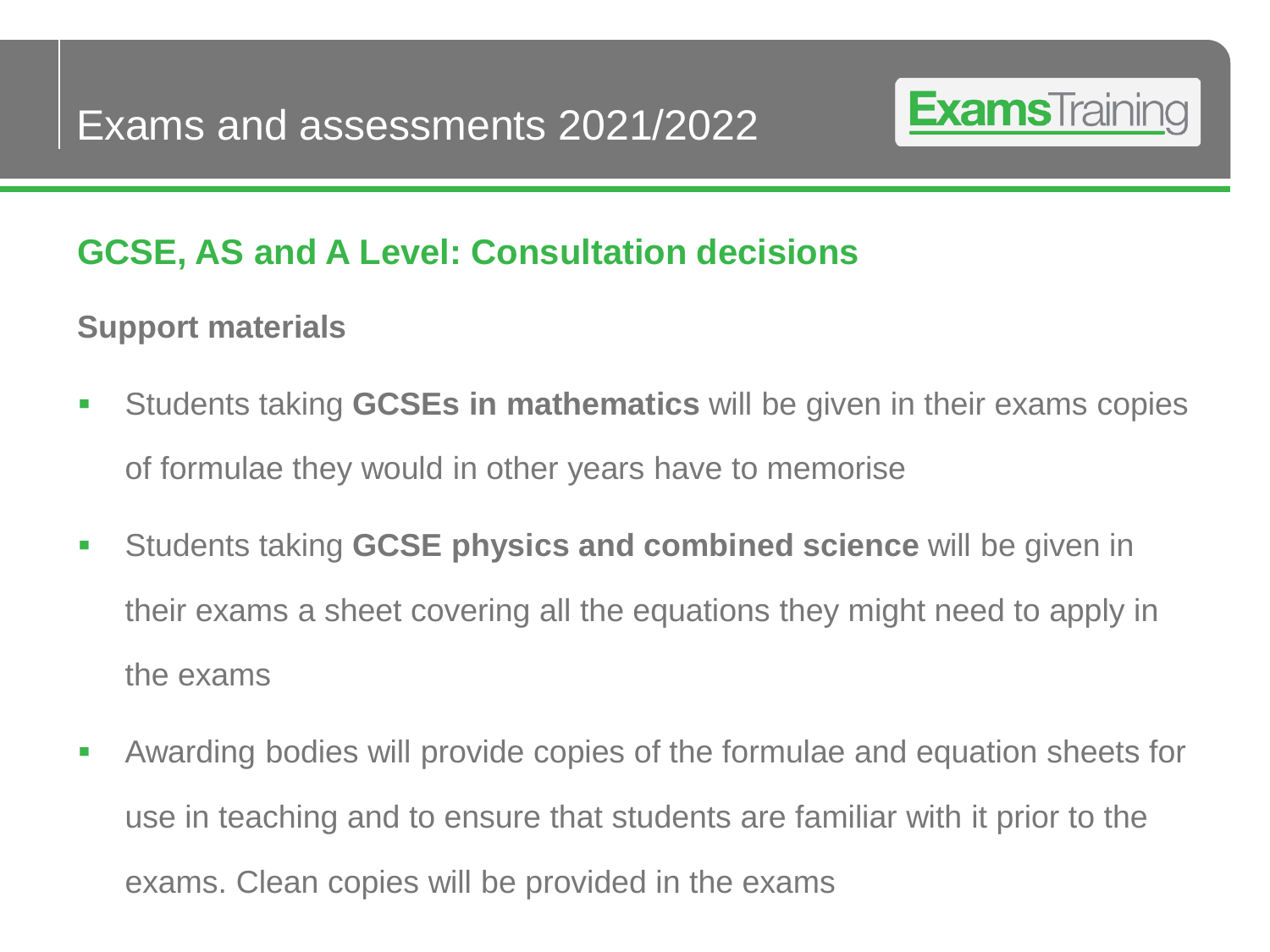

**GCSE English language and mathematics - November 2022**

- Advance information will also be provided for GCSE English language and mathematics in the November 2022 series
- **This will be different advance information to the summer series and will be** released in July 2022
- For the GCSE mathematics exams in November 2022 the same formulae sheets will be provided as for summer 2022 exams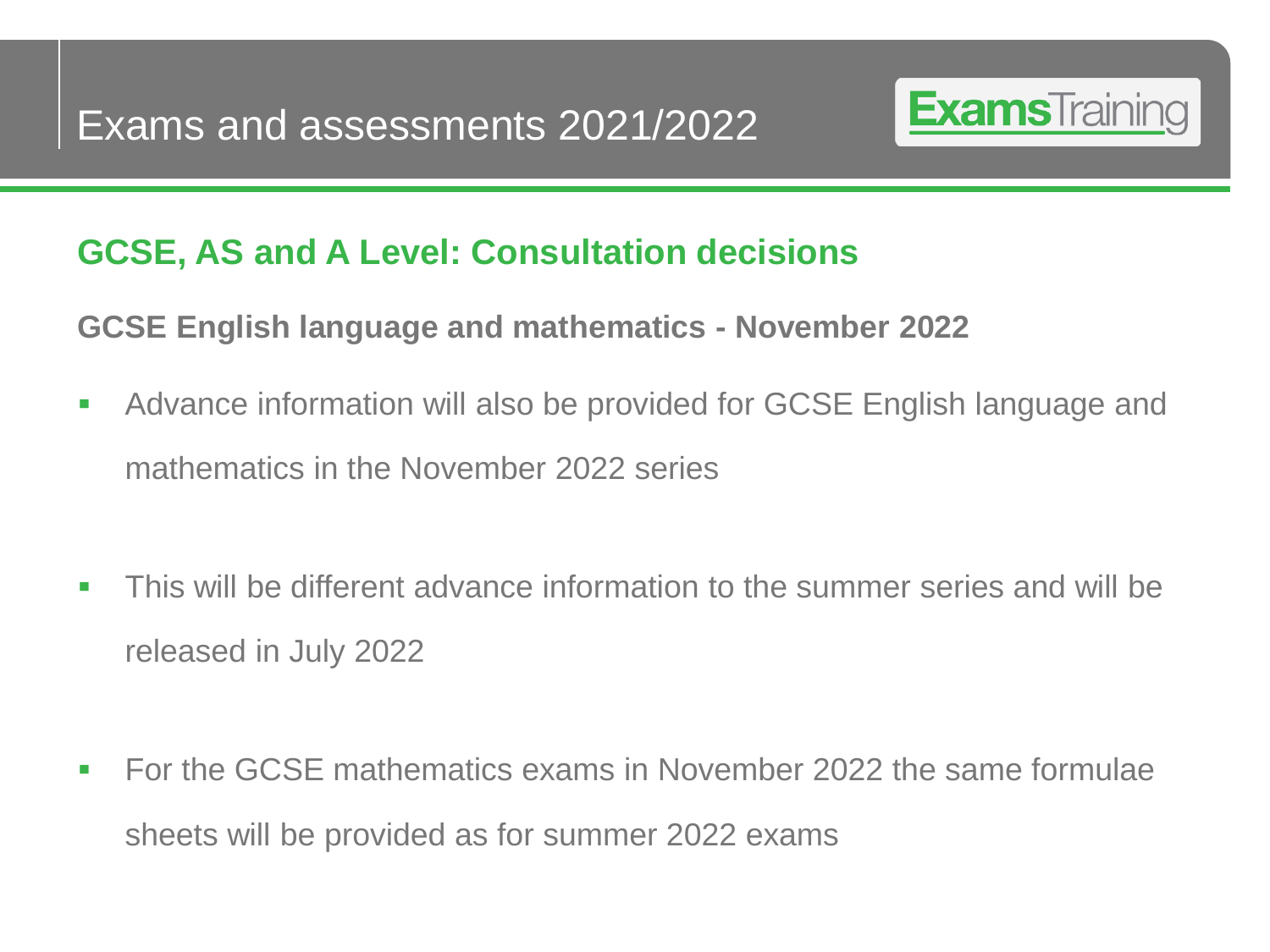

#### **Practical science work**

- Centres will be allowed to deliver practical work by demonstration for the following qualifications:
	- o **GCSE biology, chemistry, physics, combined science, geology and astronomy**
	- o **AS Level biology, chemistry, physics and geology**
	- o **AS and A Level environmental science**
- Centres are encouraged to continue to make available hands-on practical activities for students wherever possible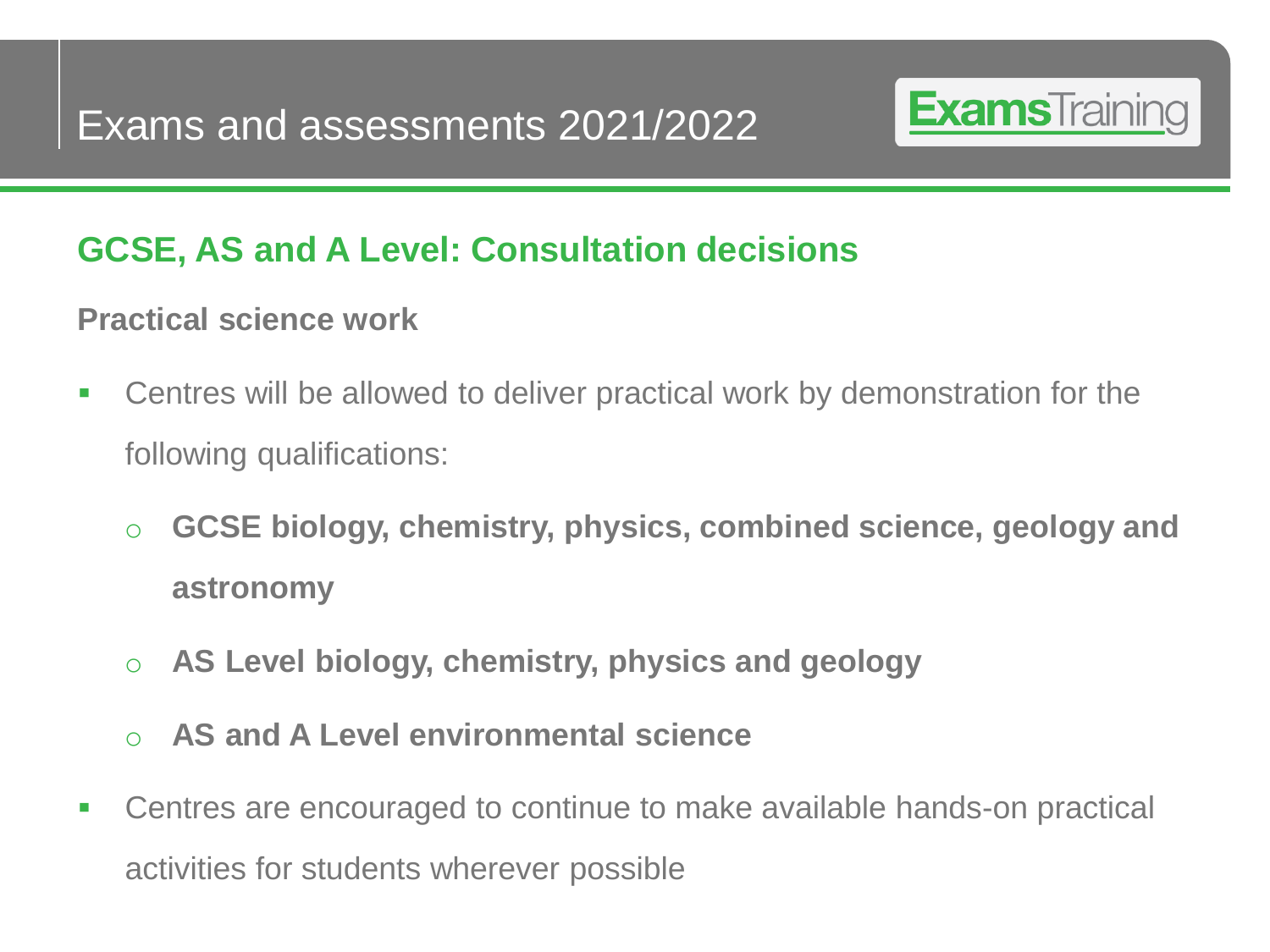

#### **Practical science work**

- Centres will be allowed to assess the Common Practical Assessment Criteria (CPAC) across the minimum number of practical activities required to enable students to demonstrate their competence in:
	- o **A Level biology, chemistry, physics and geology**
- **EXED AWarding bodies can carry out remote monitoring of centres' application of** the CPAC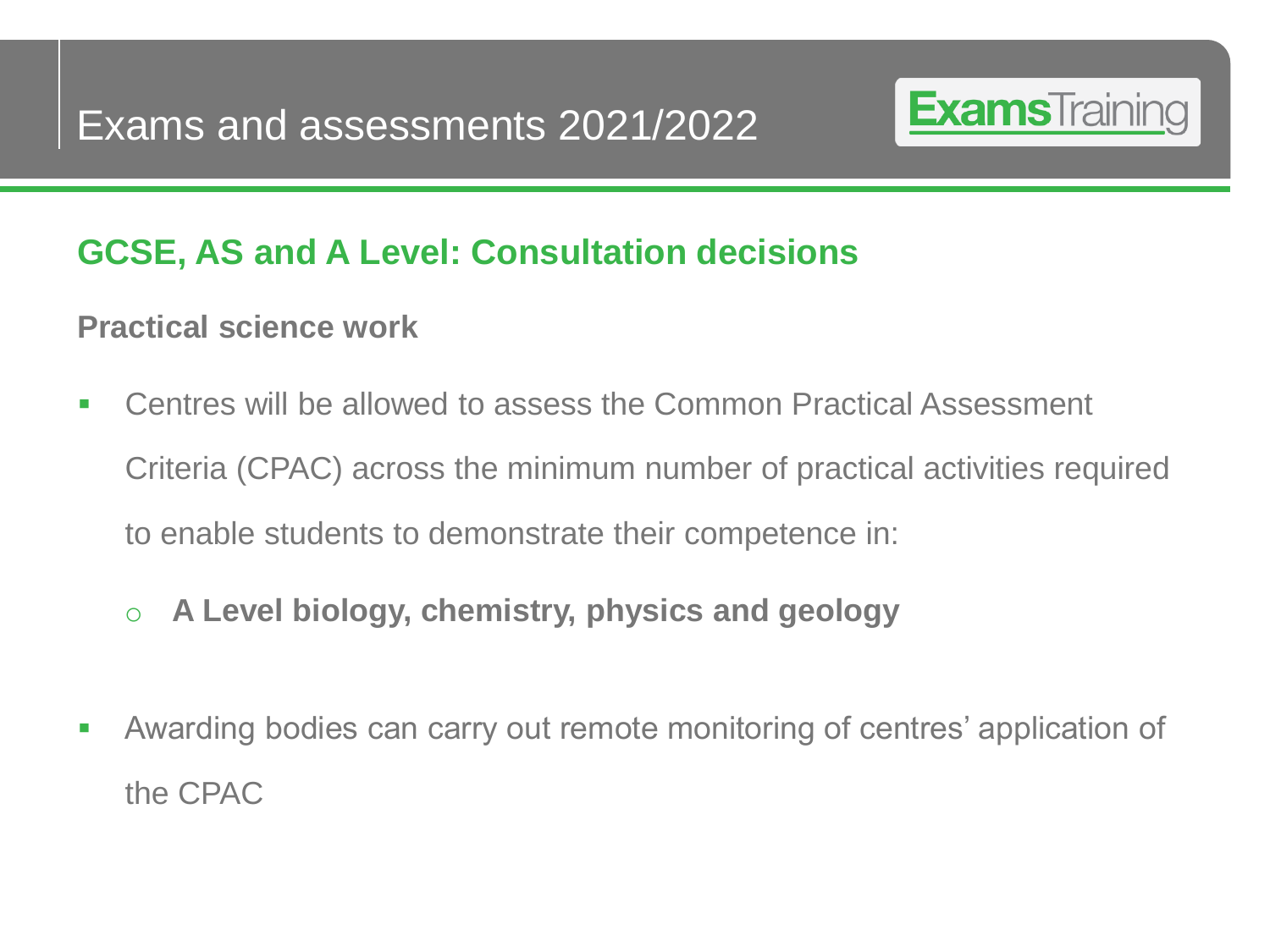

#### **GCSE, AS and A Level summer 2022 timetables**

- **The consultation on arrangements for GCSEs, AS and A Levels did not** propose a delay to the exam period and the summer 2022 exam series will take place at the same time as in a typical year
- Final timetables for summer 2022 were published in early November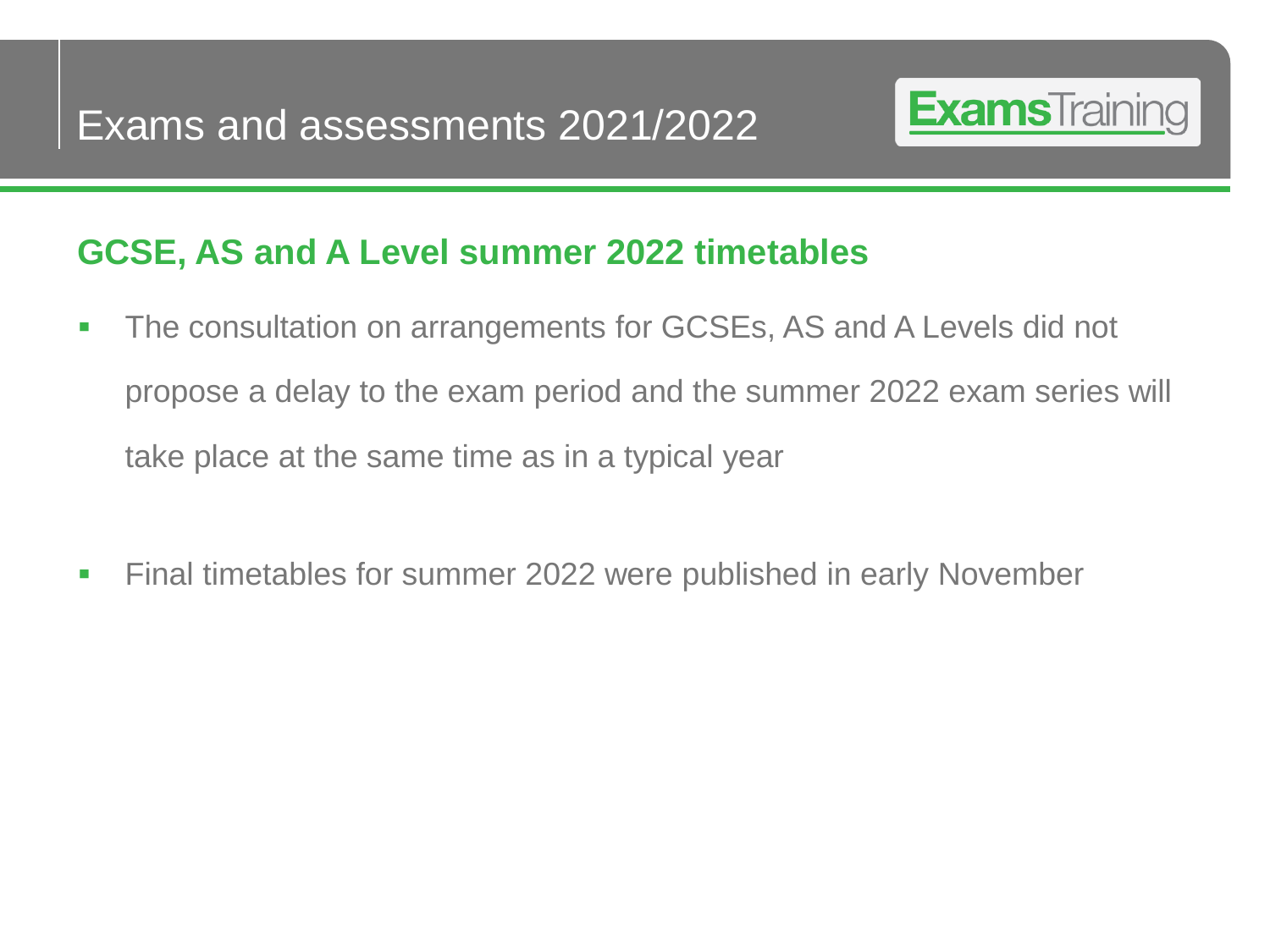

## **GCSE, AS and A Level summer 2022 timetables**

- Exams start on Monday 16 May and end on Tuesday 28 June
- The contingency day is scheduled for Wednesday 29 June
- Papers in the same subject are spaced out as much as possible to give students the best possible opportunity to take at least one paper in a subject, in the event that they are ill or self-isolating during the exam period (at least a 10-day gap between the first and last exam in a subject)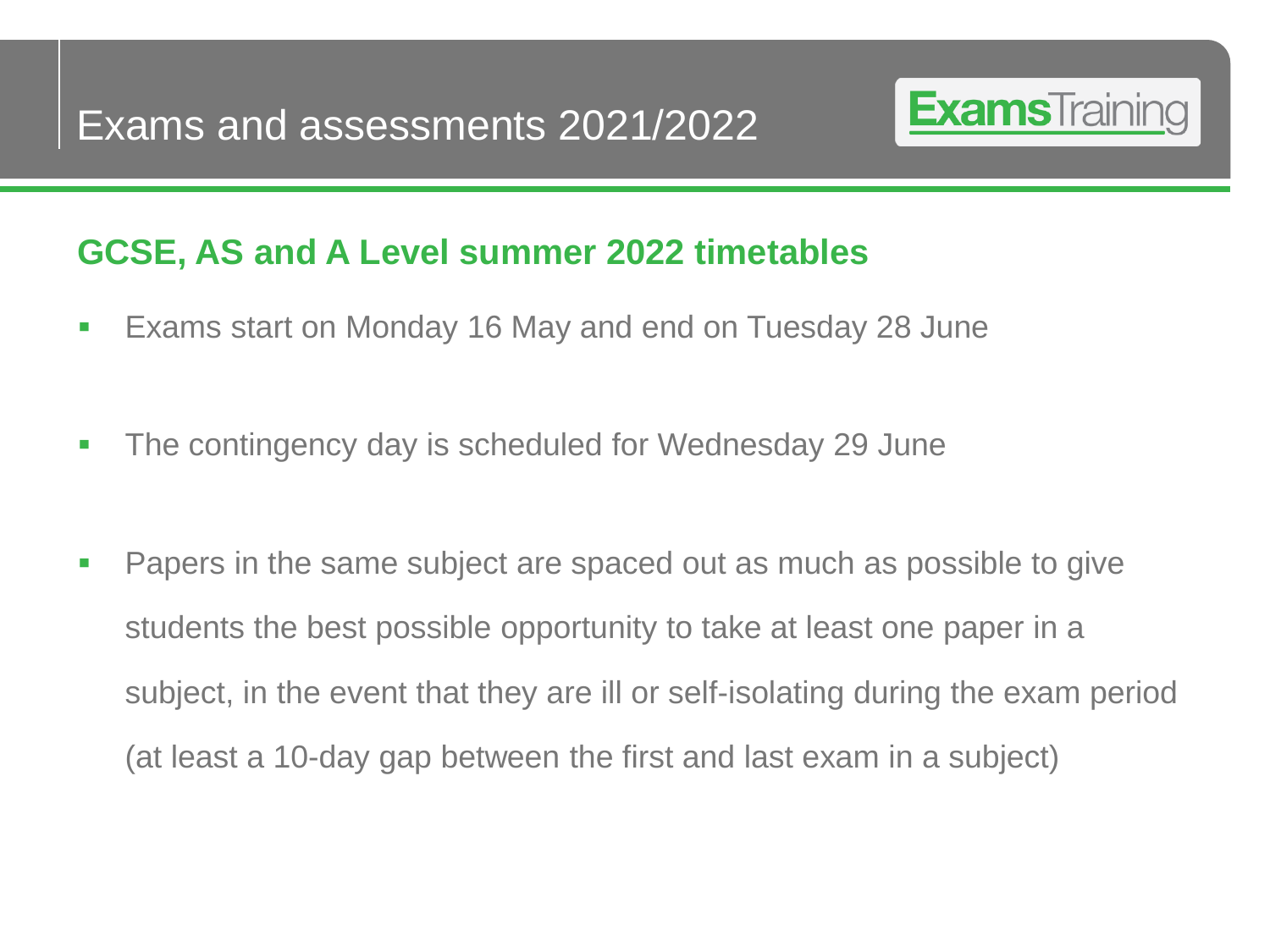

# **Vocational and technical qualifications (VTQs)**

■ On 6 August, Ofqual and the DfE confirmed the arrangements for VTQs in 2021/2022



Exams and other assessments to go ahead in 2021/2022. Results for exams and assessments taken after 1 September will not be based on teacher assessed grades (TAGs)



DfE's expectation is that all qualification content should be taught



Awarding bodies will be permitted to make adaptations to their assessments and qualifications to assist in mitigating the ongoing impact of the pandemic



Ofqual will implement minor changes to the VCRF (Vocational and technical contingency regulatory framework) to reflect the context of 2021/2022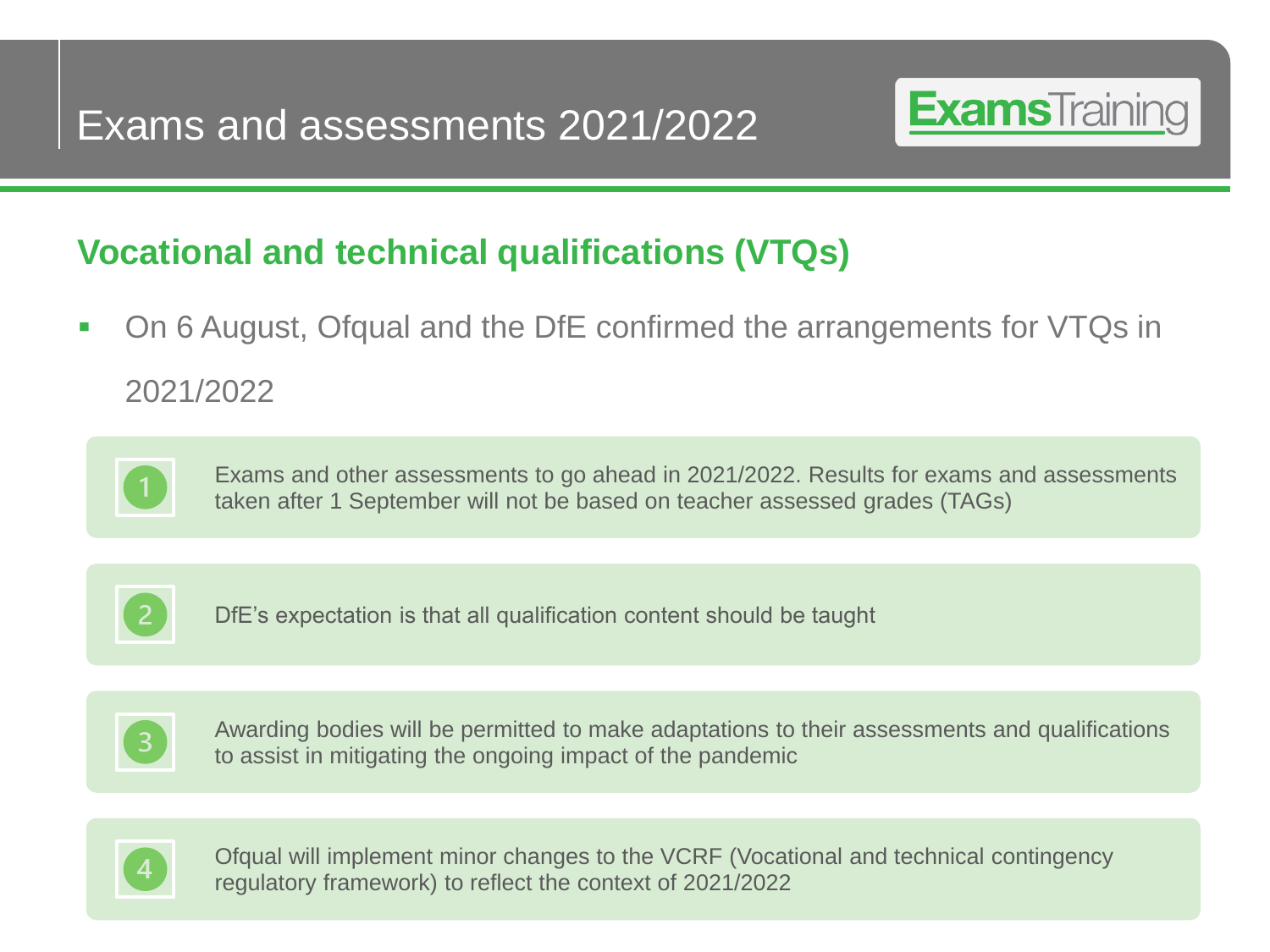

#### **Summer 2022 results**

- On 30 September, the DfE confirmed that AS, A Level and GCSE results will return to their normal format
	- o **AS and A Level: 18 August 2022**
	- o **GCSE: 25 August 2022**
- Results for vocational and technical qualifications (VTQs) used alongside or instead of GCSEs, AS and A Levels will be issued on or before the same days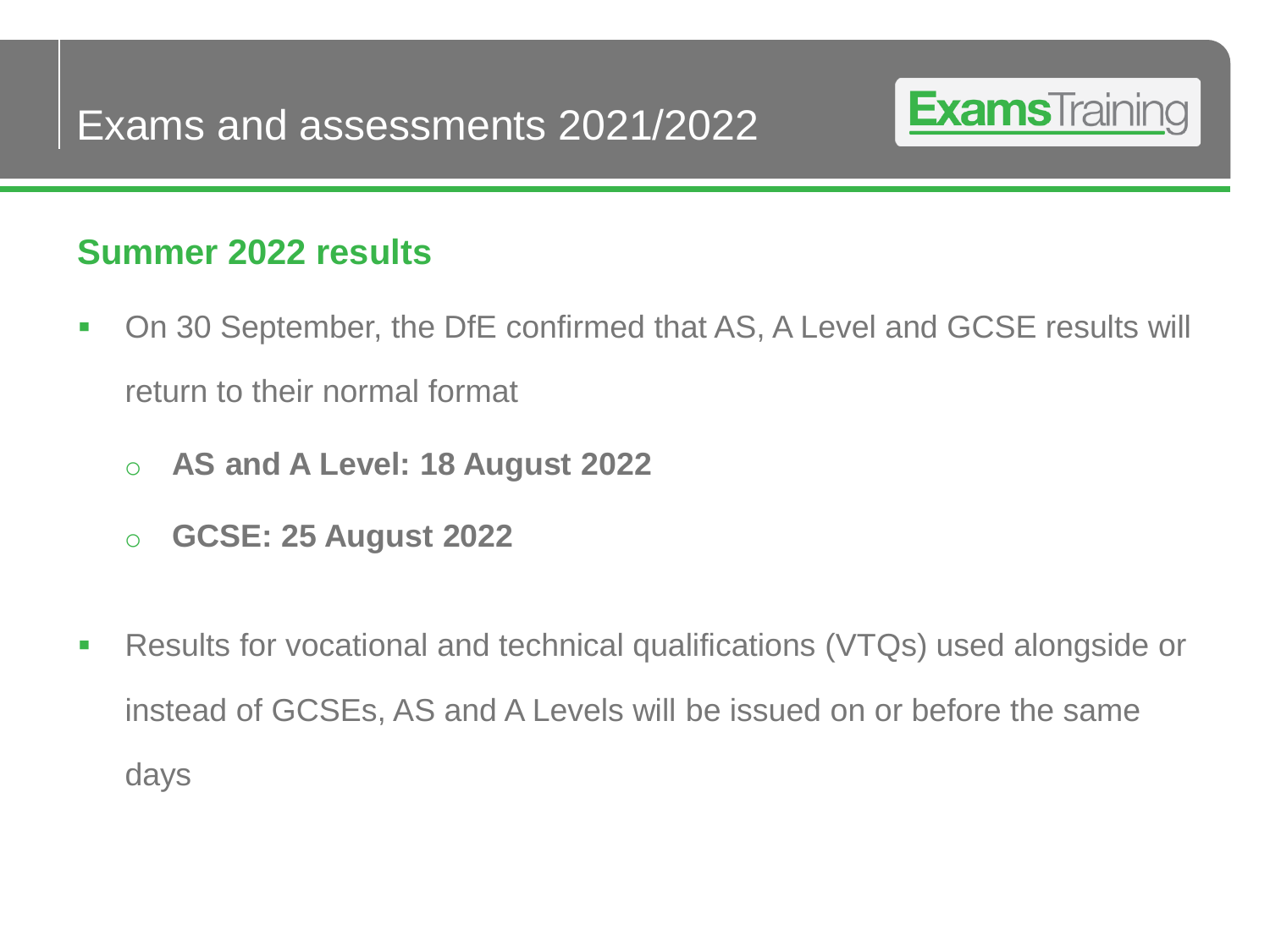

## **GCSE, AS and A Level: Ofqual's approach to grading**

- On 30 September, Ofqual confirmed the approach to grading for summer 2022
- The approach is intended to get back to the pre-pandemic standard but not in one jump
- 2022 will be a 'transition year' that recognises disruption and provides a safety net for students who might otherwise just miss out on a higher grade
- Results overall will be higher than in 2019, but not as high as in 2020
- The aim is for 2022 to 'reflect a midway point between 2021 and 2019' with the aim to return to results that are in line with those in pre-pandemic years' in 2023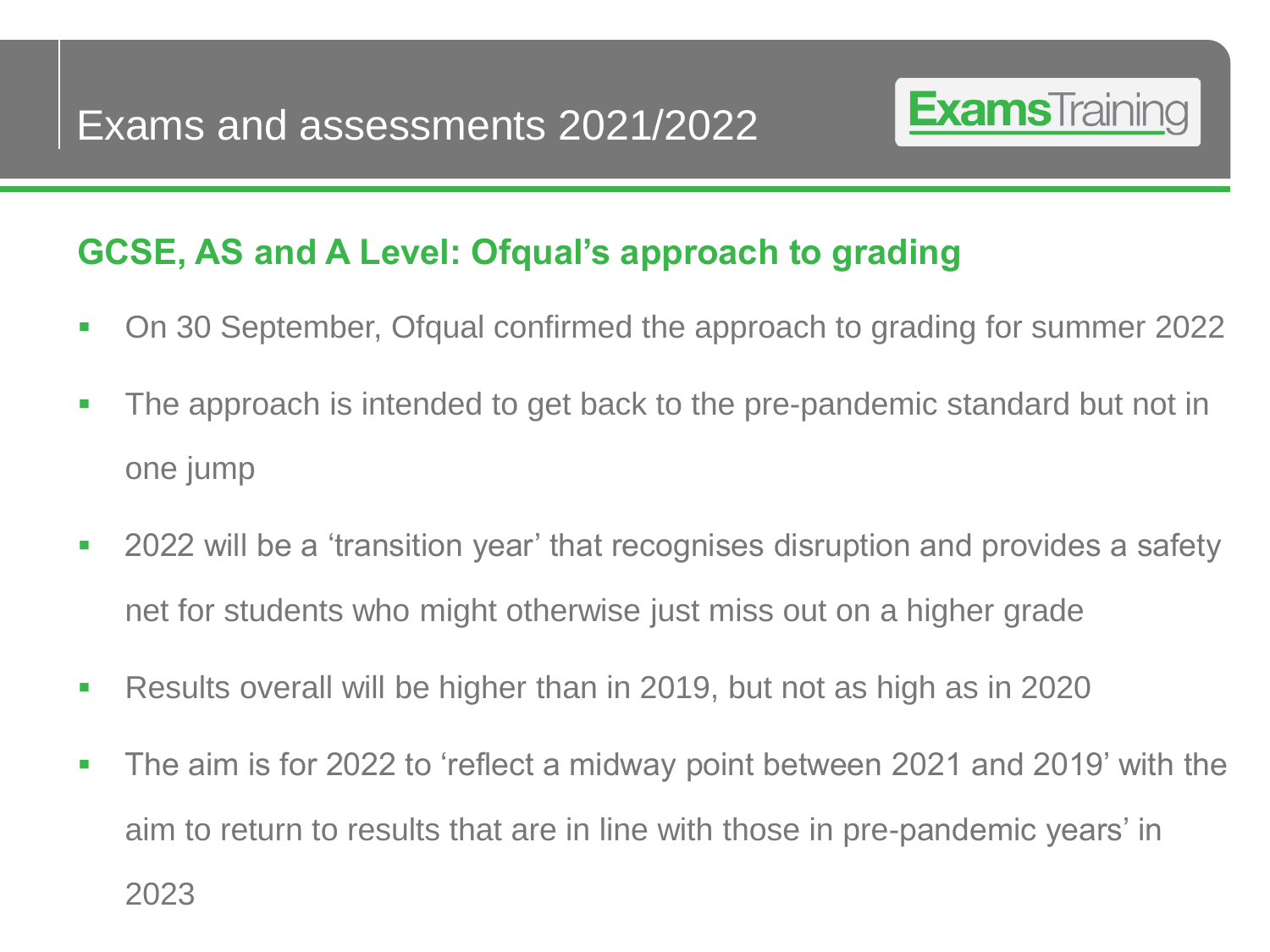

# **Contingency arrangements: GCSE, AS, A Level, Project qualifications and AEA in mathematics**

- A joint consultation by the DfE and Ofqual was launched on 30 September. It closed on 13 October
- On 11 November, it was confirmed that if exams are cancelled in summer 2022, students' grades will be determined by their teachers, using a Teacher Assessed Grade (TAG) approach similar to that used in summer 2021
- Details of how TAGs will be determined in summer 2022 will be announced if they are required, and decisions will take account of the timing of the decision to cancel exams and any public health restrictions in place at the time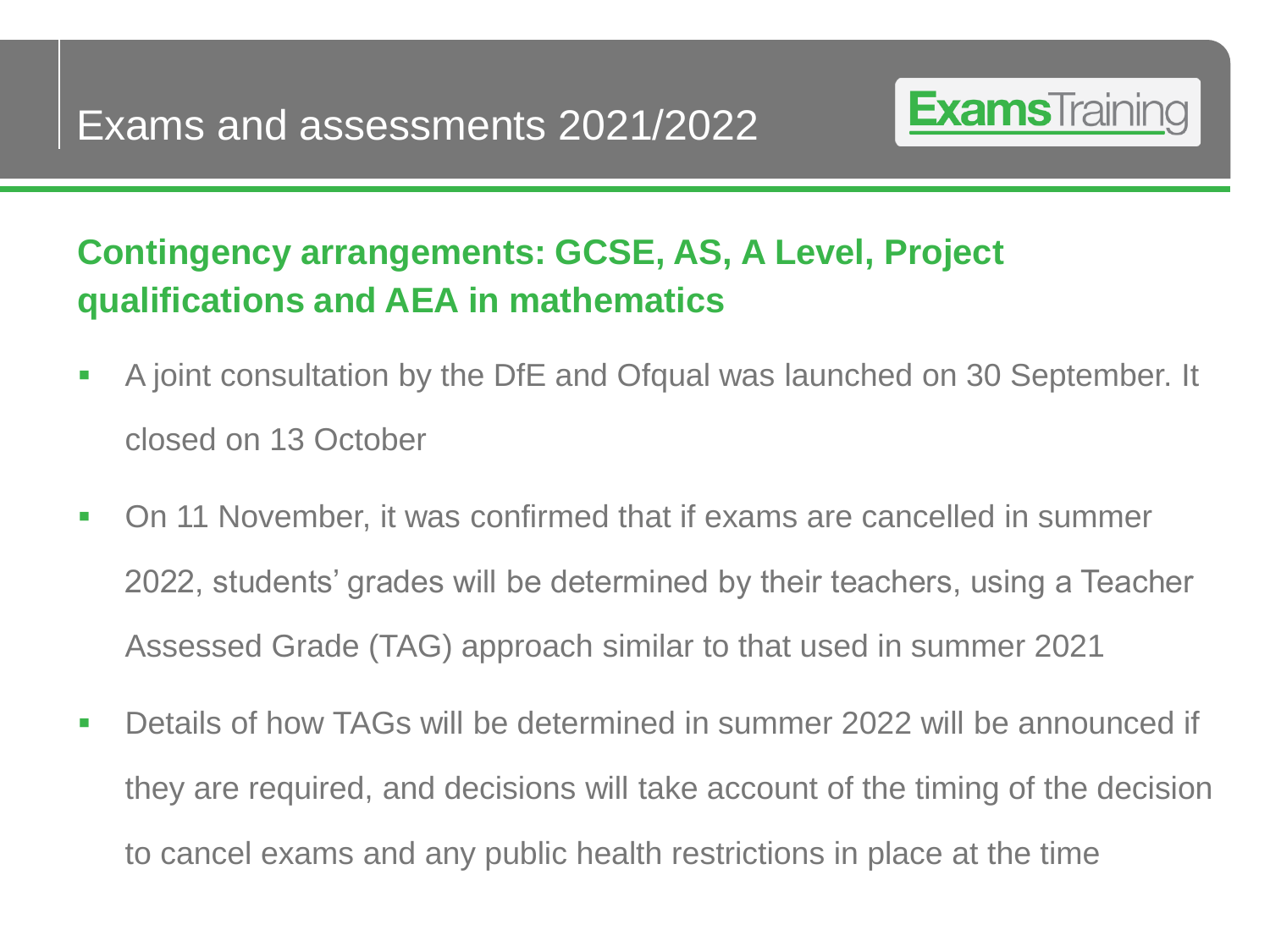

# **Contingency arrangements: Conditions and content for student assessment**

- Teachers should assess their students to provide them with opportunities to demonstrate their knowledge and understanding across the range of content they have been taught and by covering the assessment objectives for the qualification
- **EXEC** Teachers should plan so that across the assessments, students are assessed on a wide range of content, similar to that which they will expect in their summer exams, and across the assessment objectives for the qualification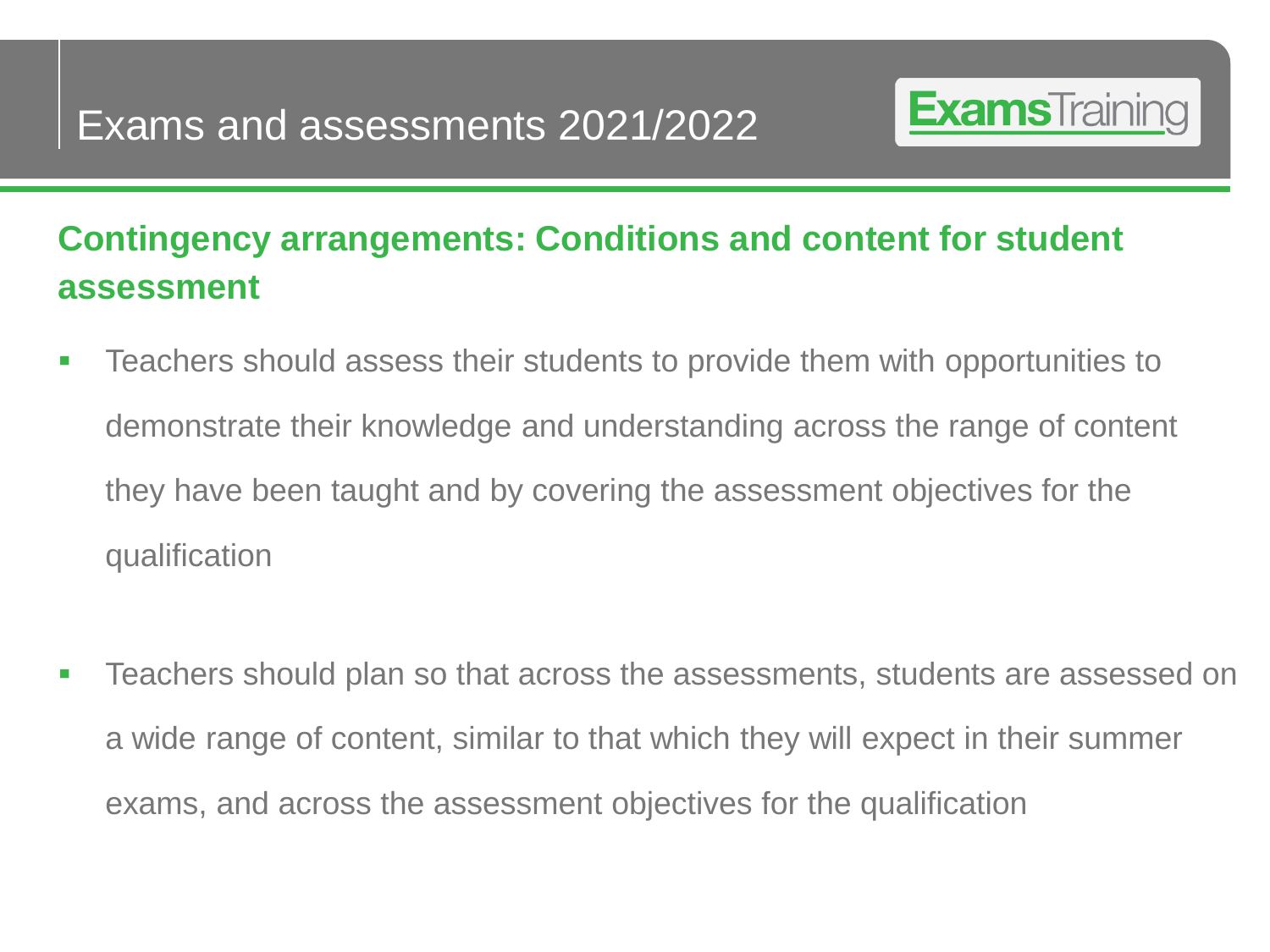

# **Contingency arrangements: Conditions and content for student assessment**

- Students taking GCSEs, AS and A Levels and the Advanced Extension Award should be assessed under exam-like conditions wherever possible. For example, students:
	- o should not know the questions in the assessment beforehand
	- o should work independently and without assistance (other than as required for a reasonable adjustment)
	- o should not have access to books or revision notes and the assessment should be timed and supervised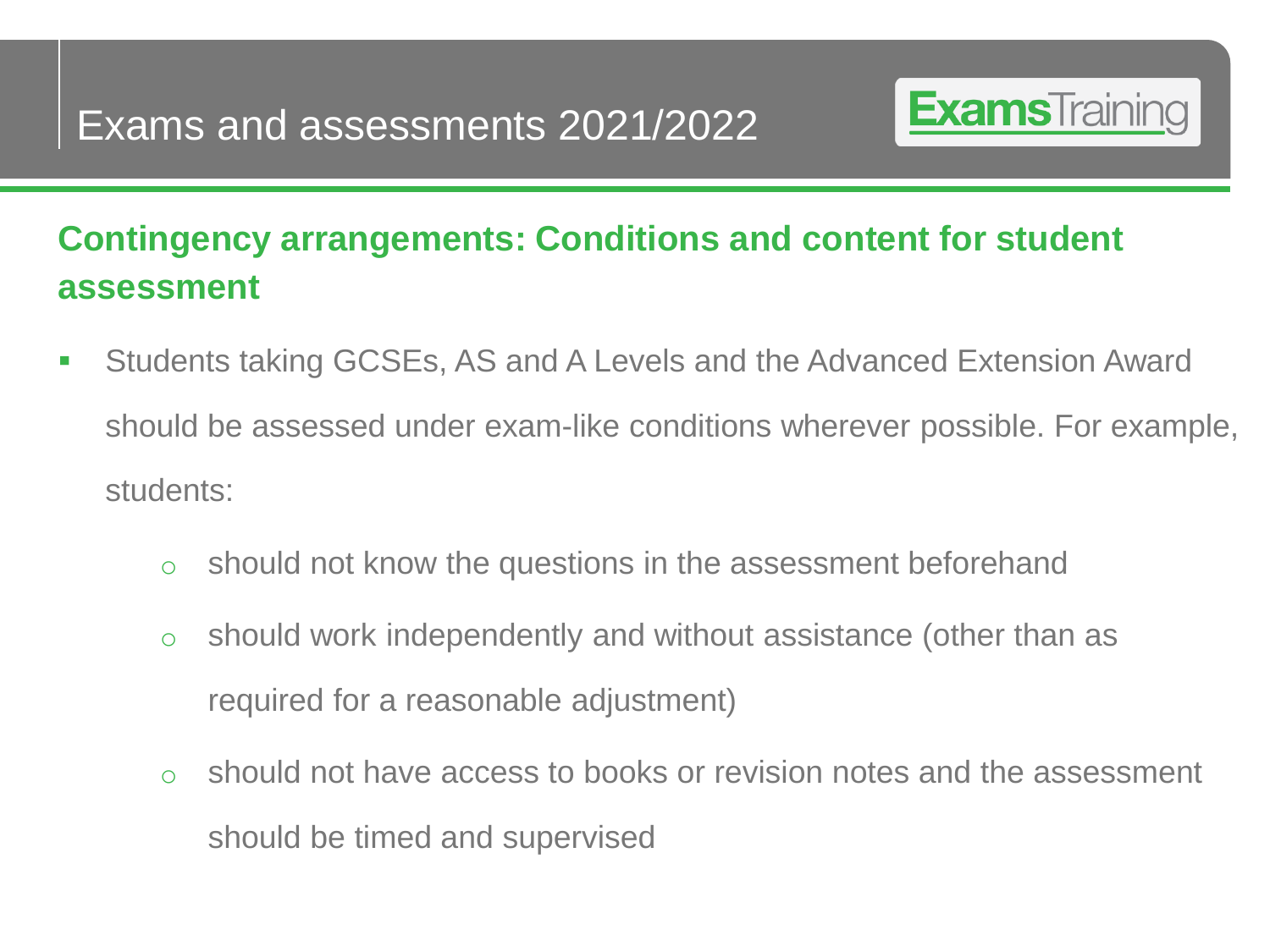

# **Contingency arrangements: Conditions and content for student assessment**

- Wherever possible, a centre must either assess all students who are taking a particular qualification using the same material at the same time or using different materials at different times
- Students taking **Project qualifications** do not take exams. Project qualifications use non-examination assessment only. Teachers do not, therefore, need to carry out any additional assessment of their Project students to collect evidence in case exams are cancelled. Students should be encouraged and supported to complete their Project assessments as usual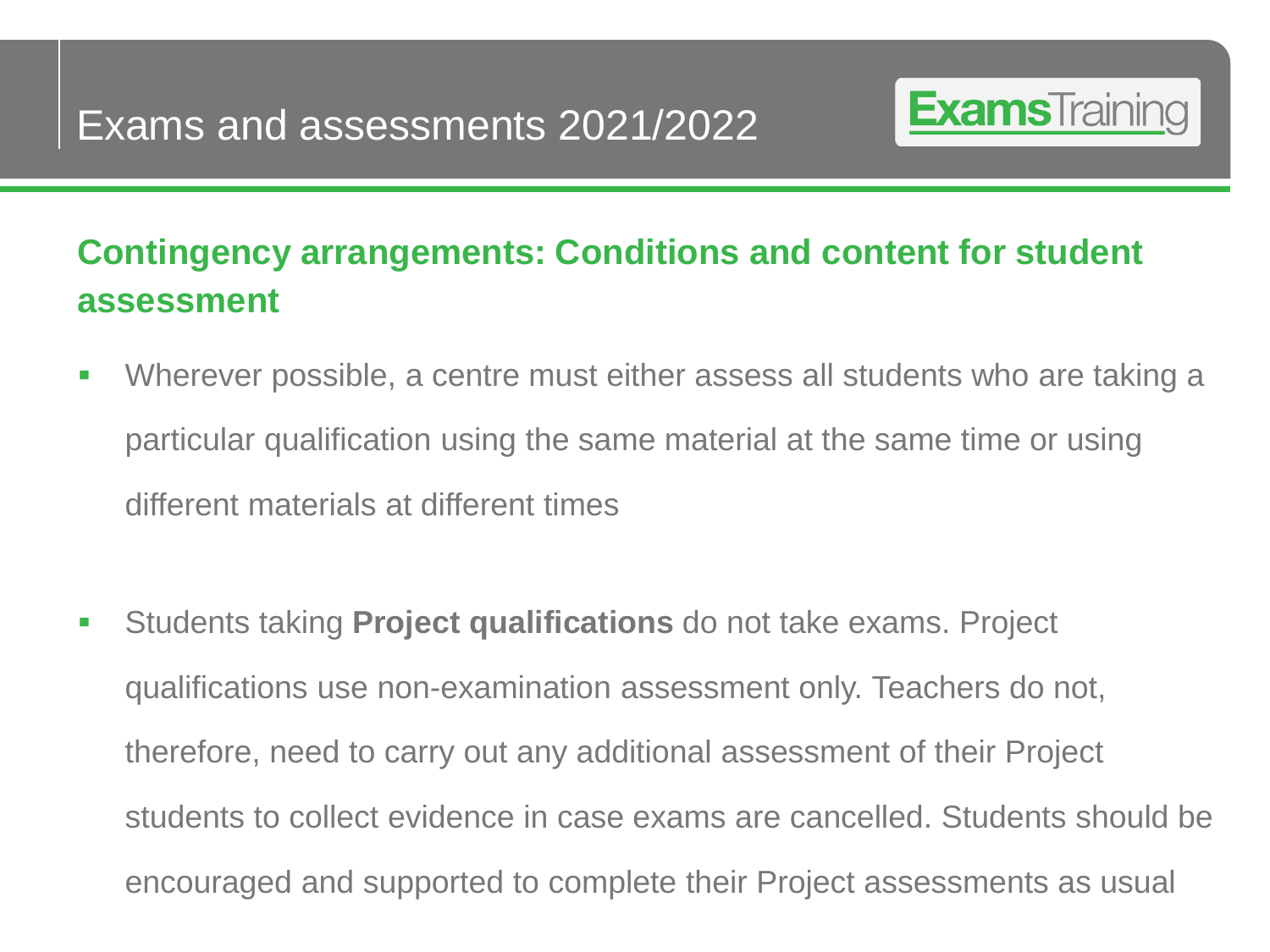

#### **Contingency arrangements: When should students be assessed?**

- **In addition to completing any NEA, centres should plan assessment** opportunities to a timetable that secures evidence which could be used to inform TAGs if necessary, including in the autumn term
- **EXP** Approaches may vary based on what assessments are already planned (or have already taken place) for students, but for a qualification that has no NEA, a sensible approach may be to plan to assess students in each of the:
	- o second half of the autumn term 2021
	- o spring term of 2022
	- $\circ$  first half of the summer term 2022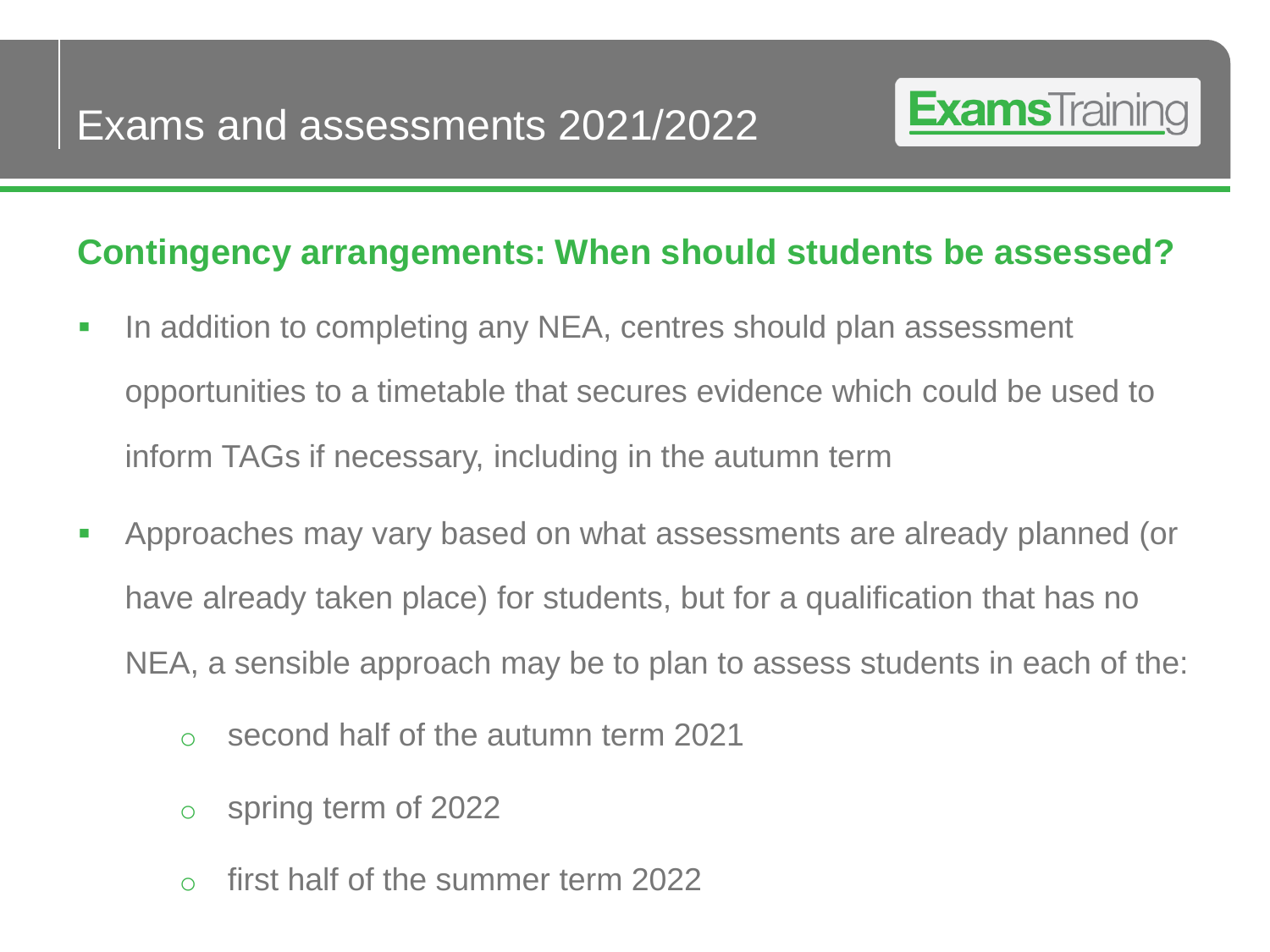

#### **Contingency arrangements: Assessment materials**

- **EXED EXE** Assessments should be similar to full or parts of the exam papers they are preparing to take next summer
- Past papers can be used, in full or part, where appropriate
- If teachers develop their own assessments, the questions used should be in a similar style to those found in the corresponding exam board's exam papers
- **•** In their totality they should cover a similar breadth of content and marked in line with the exam board's approach to marking exam questions for the qualification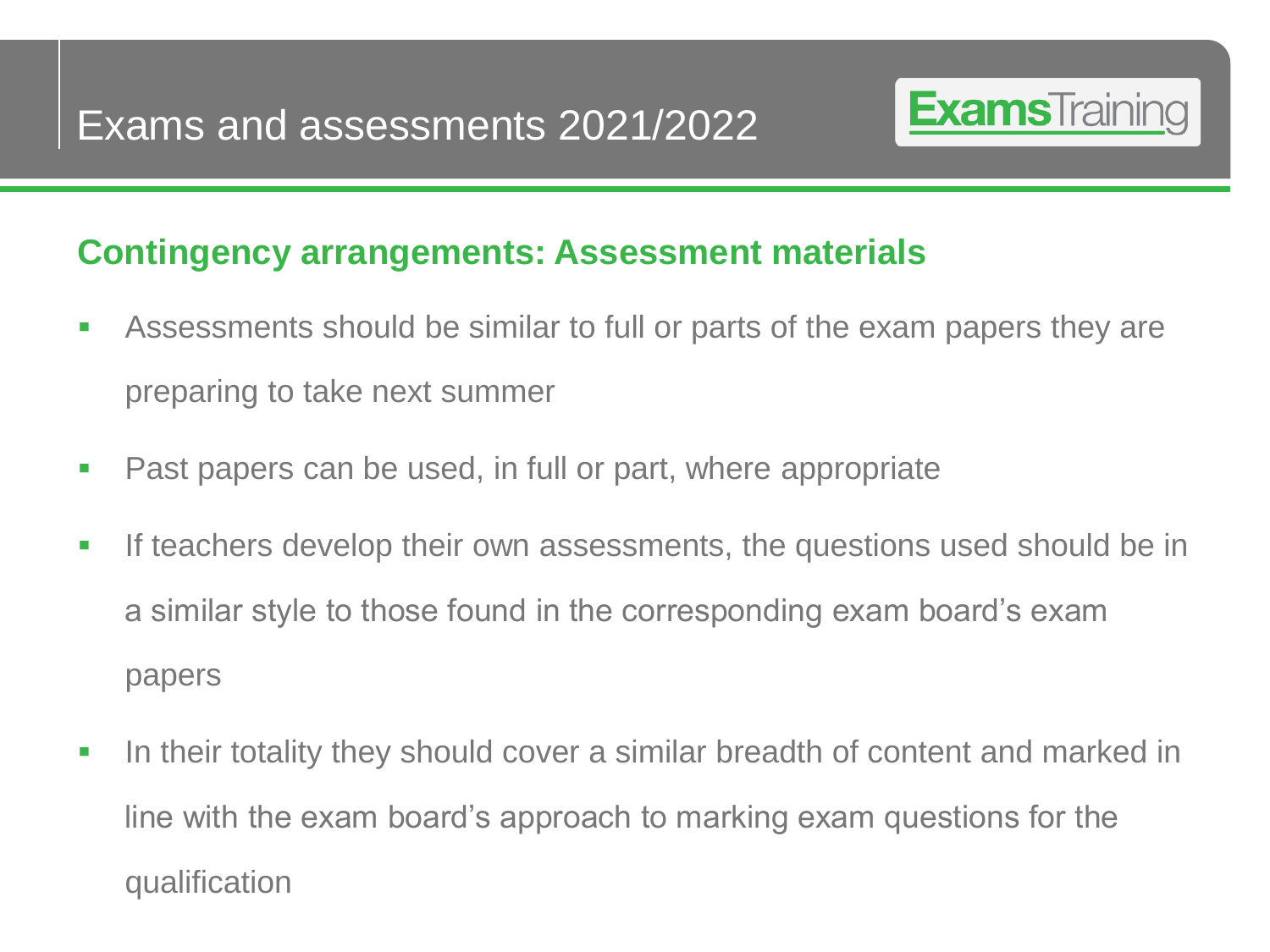

#### **Contingency arrangements: Student awareness**

- **EXECT** Students must be told before they take each assessment that their performance in it would be used as part of the evidence to determine a TAG if exams are cancelled
- **EXECT** Students should be told which parts of the subject content will be covered by the assessment, but they should not be told the questions in advance or be able to predict the questions from information given to them
- **EXECT** Students should not be given the opportunity to repeat an assessment, for example to improve their mark in response to feedback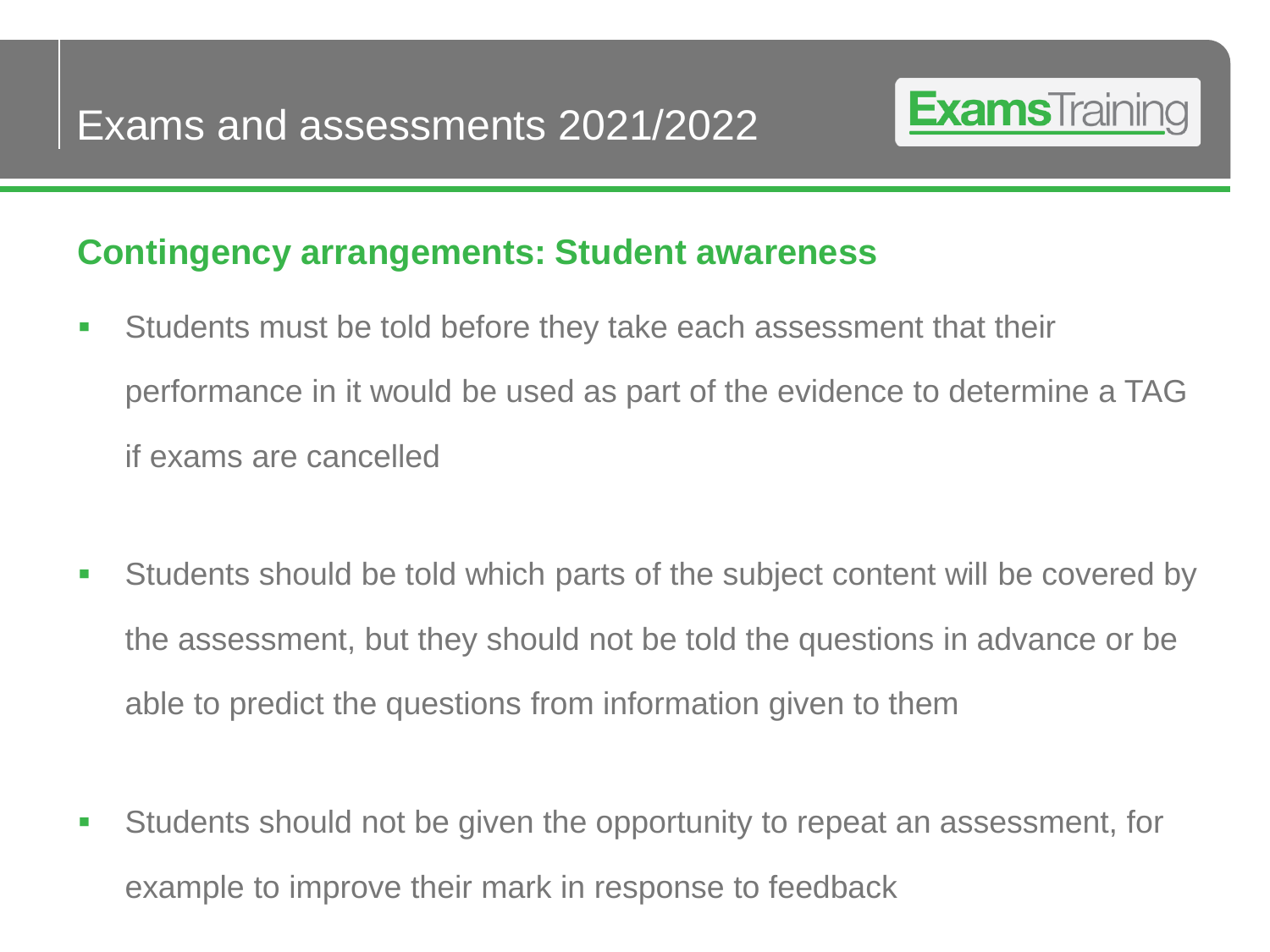

#### **Contingency arrangements: Reasonable adjustments**

- **•** The same reasonable adjustments that will be made for disabled students taking exams in the summer should, where possible, be applied to the assessments
- Records should be made of the adjustments and the reasons for them
- **•** The centre should record the reason why any reasonable adjustment was not made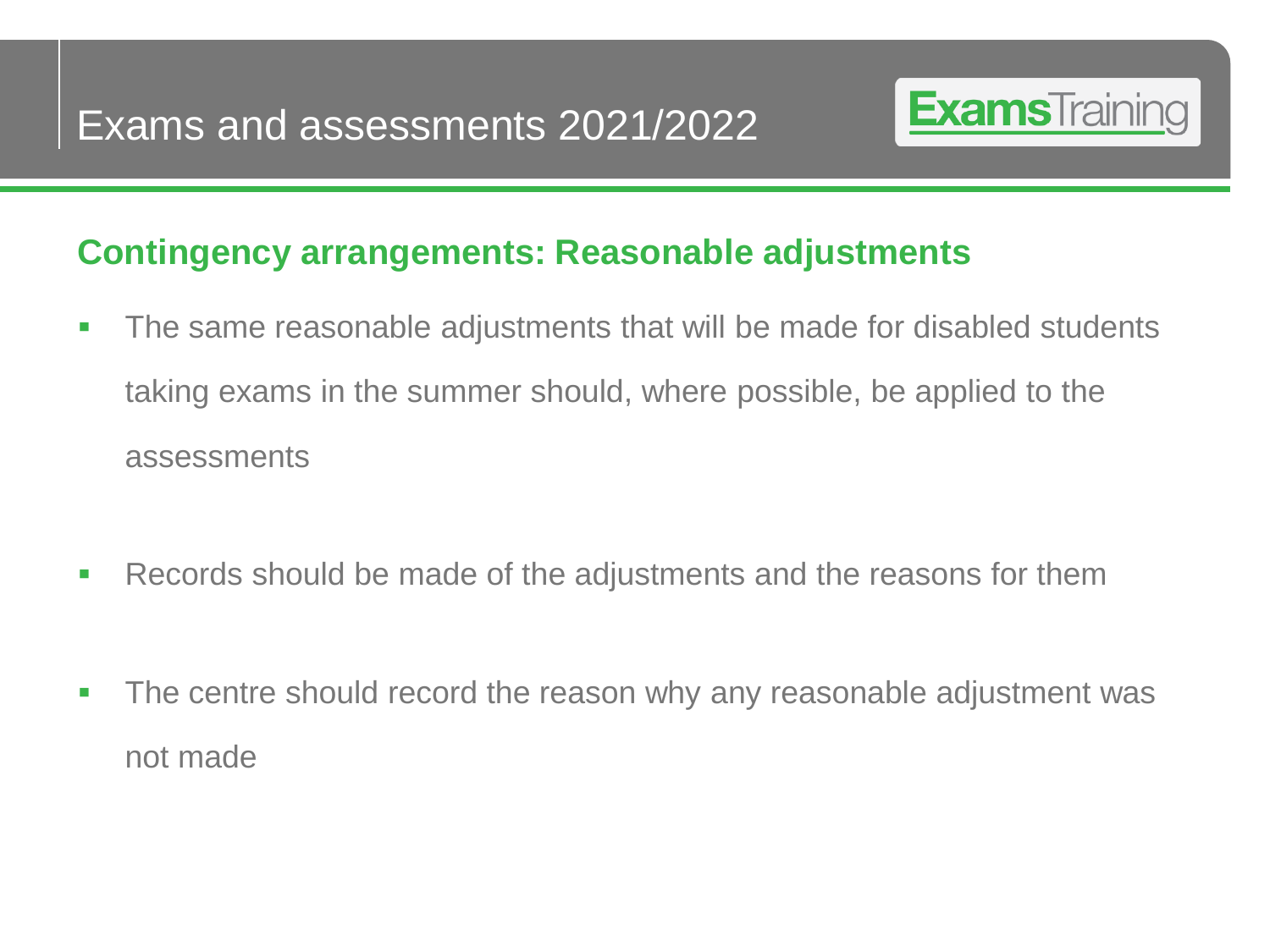

#### **Contingency arrangements: Special consideration**

**.** If a teacher is satisfied that a student's performance in one or more of the assessments was affected by an event that was outside of the student's control at the time of, or immediately before, the assessment, such as illness or family bereavement, the teacher should adjust their marking of the assessment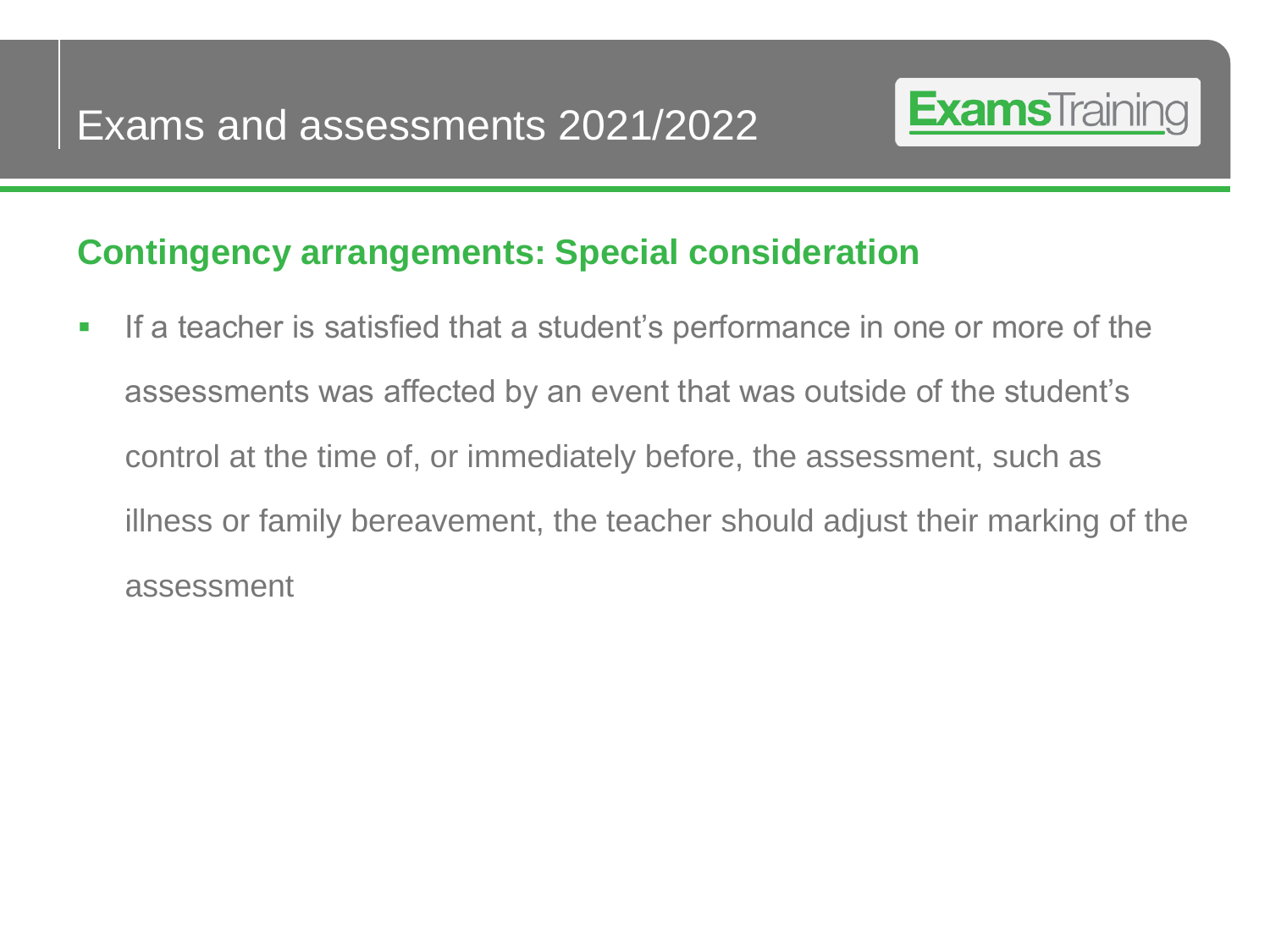

#### **Contingency arrangements: Marking assessments**

- Teachers should mark the assessments in line with published exam board mark schemes and guidance where appropriate
- Centres should support teachers to mark work for the same qualification to the same standard. Students should be provided with feedback, which could include marks or comments
- **EXE** Teachers may tell the student the grade at which their performance in the assessment indicates they have performed
- **EXE** Teachers should also be clear that the marking and grading have not been quality assured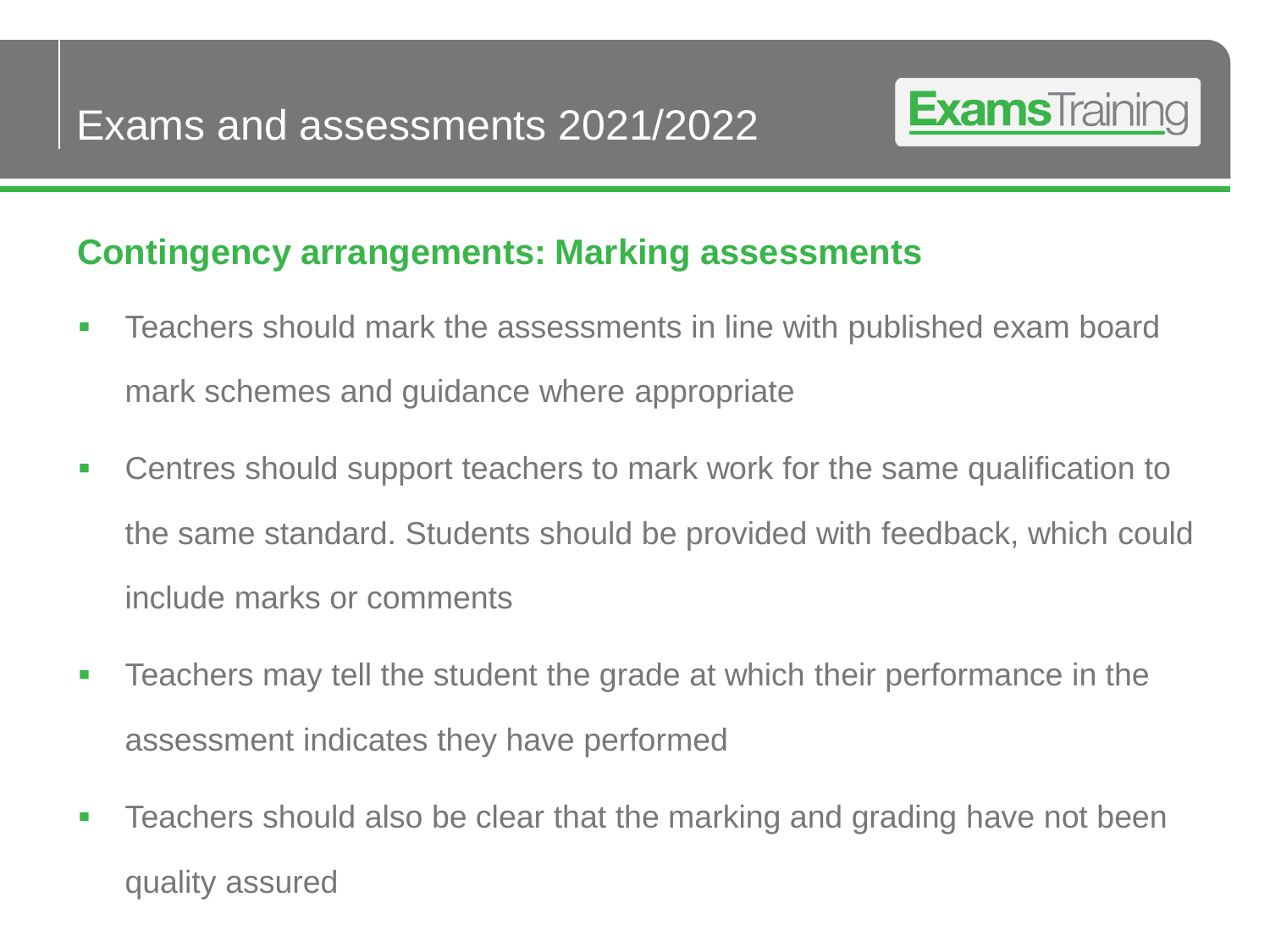

#### **Contingency arrangements: Marking assessments**

- Teachers must make it clear to their students that any grade used to indicate the level at which the student has performed is not a TAG
- It will not be possible for a teacher to determine a TAG until specific guidance has been set on the determination of TAGs for 2022, which will only be available if exams are cancelled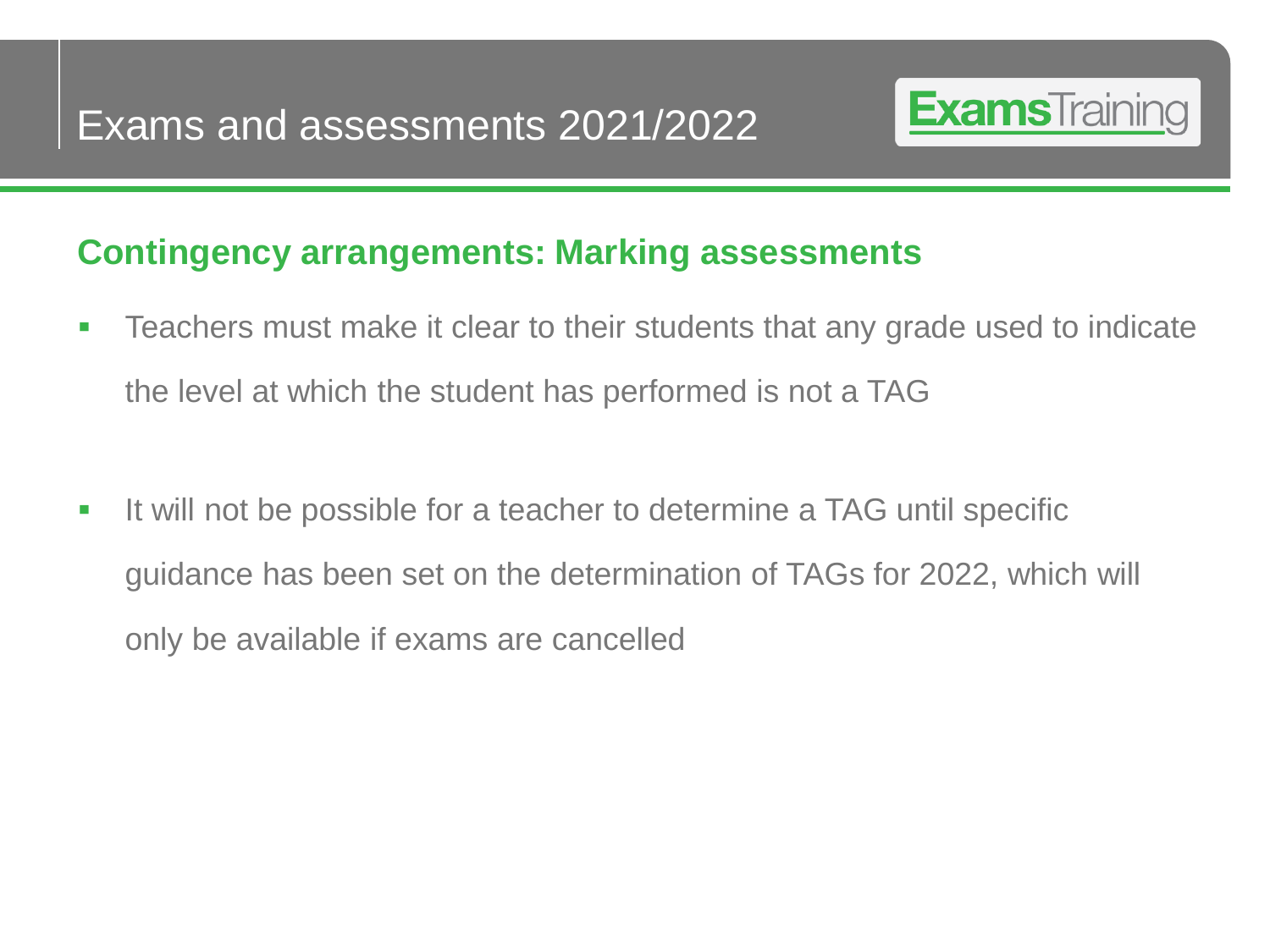

# **Contingency arrangements: Appeals and quality assurance**

**Appeals**

■ Decisions about the appeals process are still to be made. Ofqual are analysing the appeal arrangements in place for summer 2021 and will use their findings before deciding how appeals would work in 2022 should exams be cancelled

#### **Quality assurance**

▪ Exam centres will only be required to develop centre policies for the awarding of TAGs if exams are cancelled